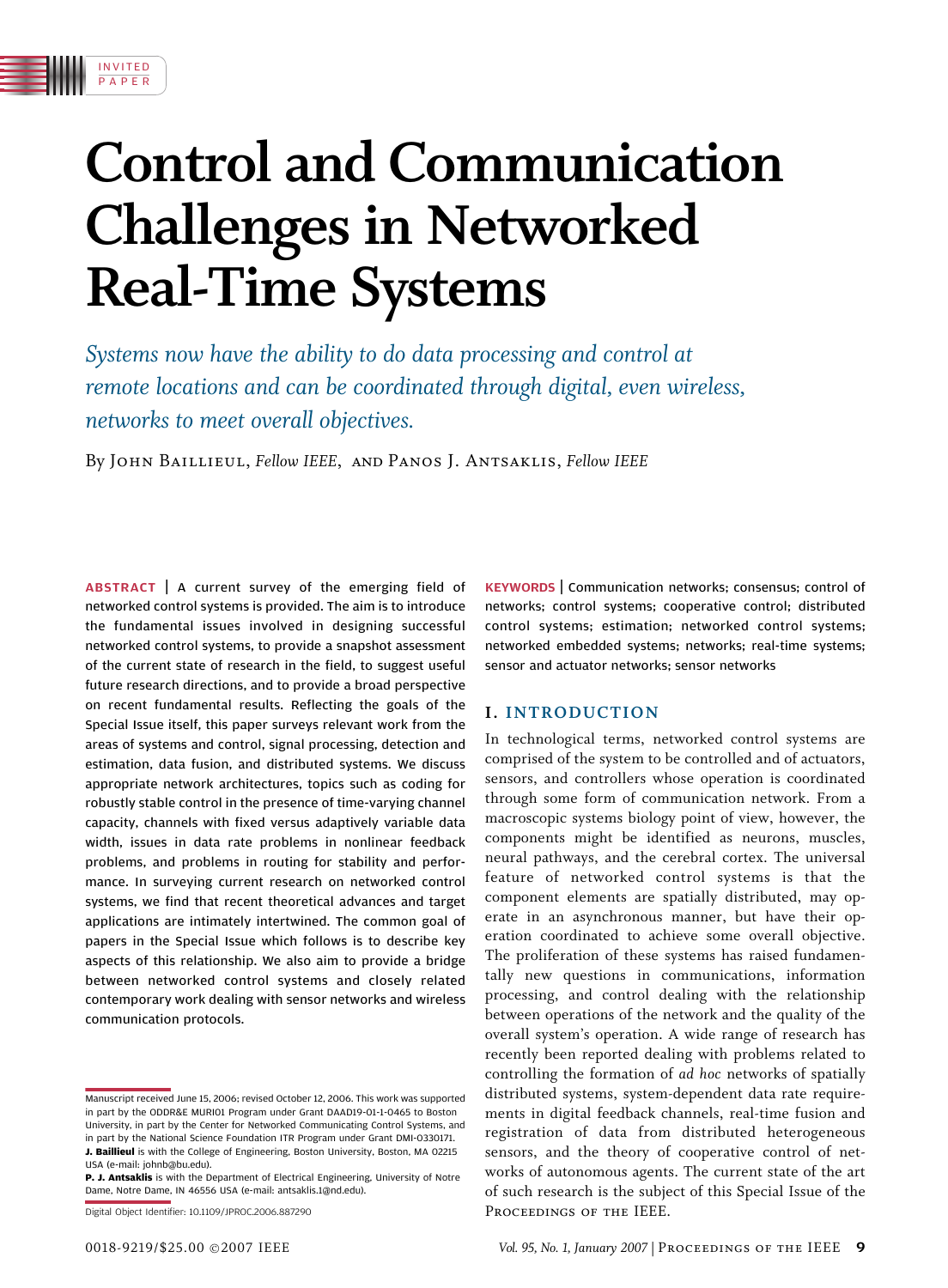

Fig. 1. We take 1932 (publication of Nyquist's paper ''Regeneration Theory'') as the birth date of modern feedback control. Digital control concepts were being widely discussed as early as the 1950s. One of the earliest networked control systems technologies apparently began in 1983 when Bosch GmbH in Stuttgart initiated an internal program to evaluate the concept of using a data network in automobile control applications. In 1986, Bosch introduced the Control Area Network (CAN).

#### A. Evolution of Control Technology

Fig. 1 illustrates the timeline of the technological evolution from classical feedback control to digital control to networked control. Although work in the 19th century which followed J. C. Maxwell's [82], [83] 1868 publications on steam engine regulation using centrifugal governors (and even earlier related work of Huygens, [62]) dealt in an increasingly rigorous way with design principles of specific feedback systems, the very general methods of design and analysis that followed Nyquist's 1932 paper [95] were revolutionary insofar as they provided principles that could be applied to virtually any feedback system. Between 1930 and 1950, a solid theoretical foundation for frequency domain methods was laid by the pioneering work of Nyquist, Bode, Nichols, and Evans; see [20]–[23], [25], [27], and [84]–[86]. After 1950, there was growing interest in the use of digital computers as instrumentation for feedback control. In passing from the continuous-time/ continuous-state models used in classical feedback designs to the discrete-time/quantized-state design of digital control, design choices involving sampling rates, effects of finite word length, and compensation for phase lags needed to be made. After half a century of research and implementation experience, the foundations of digital control theory are now firmly established and can be found in textbooks such as [9], [48], and [116]. For a general introduction to control and to linear and nonlinear system theory see [5], [49], [51], [69], [104], and [107].

Control systems with spatially distributed components have existed for several decades. Examples include chemical processes, refineries, power plants, and airplanes. In the past, in such systems the components were connected via hardwired connections and the systems were designed to bring all the information from the sensors to a central location where the conditions were being monitored and decisions were taken on how to act. The control policies then were implemented via the actuators, which could be valves, motors, etc.

What is different today is that technology can put lowcost processing power at remote locations via microprocessors and that information can be transmitted reliably via shared digital networks or even wireless connections. These technology-driven changes are fueled by the high costs of wiring and the difficulty in introducing additional components into the systems as the needs change.

In 1983, Bosch GmbH began a feasibility study of using networked devices to control different functions in passenger cars. This appears to be one of the earliest efforts along the lines of modern networked control. The study bore fruit, and in February 1986 the innovative communications protocol of the Control Area Network (CAN) was announced at the Congress of the Society of Automotive Engineers, Detroit, MI. By mid 1987, CAN hardware in the form of Intel's 82526 chip had been introduced, and today virtually all cars manufactured in Europe include embedded systems integrated through CAN. Networked control systems are found in abundance in many technologies, and as is discussed in detail in the paper [S1] which follows, all levels of industrial systems are now being integrated through various types of data networks.

Although networked control system technologies are now fairly mature in a variety of industrial applications, the recent trend toward integrating devices through wireless rather than wired communication channels has highlighted important potential application advantages as well as several challenging problems for current research. These challenges involve the optimization of performance in the face of constraints on communication bandwidth, congestion, and contention for communication resources, delay, jitter, noise, fading, and the management of signal transmission power. These are among the issues to be addressed in the papers that follow in this Special Issue.

While the greatest commercial impact of networked control systems to date has undoubtedly been in industrial implementations, recent research suggests great potential together with significant technical challenges in new applications to distributed sensing, reconnaissance and other military operations, and a variety of coordinated activities of groups of mobile robot agents. Taking a broad view of networked control systems, we find that in addition to the challenges of meeting real-time demands in controlling data flow through various feedback paths in the network, there are complexities associated with mobility and the constantly changing relative positions of agents in the network.

#### B. Changes in Control Systems Research Directions

The changes in the scope and implementation of control systems fueled primarily by technological factors, low-cost processing, and integrated communications have caused two main changes in the theoretical approaches to control system analysis and design. The first has to do with the explicit consideration of the interconnections; the network now must be considered explicitly as it affects the dynamic behavior of the control system. The second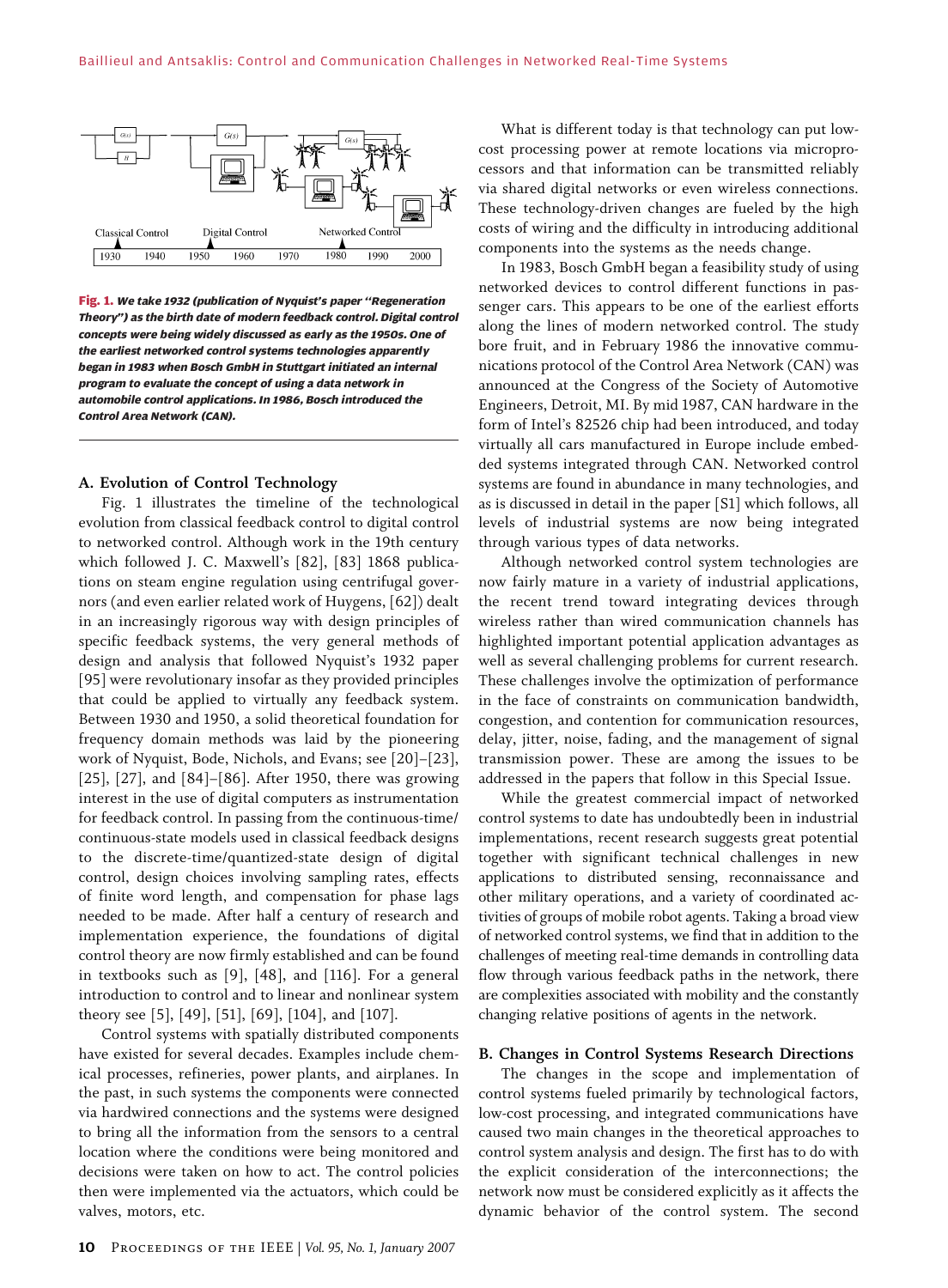change has to do with a renewed emphasis on distributed control systems.

Regarding the first change, control systems are redefined in the sense that there is an additional component to the plant, controller, sensor, and actuator components, namely the network that represents the interconnections among components. The network has become a factor because of the use of digital communication networks shared by other applications. There, media access by the sensor that needs to transmit data may not be immediate and communication delays and packet losses may occur. Furthermore, the increasing use of wireless communications introduces new issues such as fading and timevarying throughput in communication channels. As a result of these changes, the effect of the interconnections needs to be explicitly addressed in networked control systems.

The second area of change is the shift of emphasis from centralized to distributed control systems. The fact that there is ample processing power available at low cost that can be embedded almost anywhere opens a vast array of new possibilities. Sensor data can be processed locally and control policies can be implemented again locally, without needing a central decision maker. The remote units act locally but they must coordinate their actions to serve global goals. In this way, there is no need for large amounts of data being exchanged over the network. The common wisdom is that distributed control can never be as good and effective as centralized control. Is this assumption correct? Intuitively it is true, assuming that there are no delays when data are sent to and from the central processing unit. When delays are present (and this is unavoidable under current technology trends of shared digital networks and wireless connections), distributed control has the potential of being superior to centralized control, since sharing local information and acting upon it may be relatively delay free. The distributed control systems can then be seen as consisting of clusters of sensors, actuators, processing units, and communication devices that are rather loosely interconnected, sharing perhaps only supervisory information. An example of a distributed control system is a group of unmanned air vehicles (UAVs) that coordinate their flight directions and velocities to fly in formation.

Because of these changes in the approaches to controlling systems, several new concerns need to be addressed. Several areas such as communication protocols for scheduling and routing have become important in control when considering, for example, stability, performance, and reliability. Algorithms and software that are capable of dealing with hard and soft time constraints are very important in control implementation and design, and thus areas such as real-time systems from computer science are becoming increasingly important. There is also some reordering of control concepts due to changes in importance to control applications. Control concepts that were of interest before have been brought to the forefront and assumed new importance because of the changing circumstances. An example is actuator saturation or constraints, which plays an even more important role today, since networked systems are expected to run intermittently open loop. The fact that there are actuator constraints implies that unstable systems are much more restricted from running open loop for extended periods of time as it may not be possible to reverse direction in an unstable trajectory if the system has departed significantly from an equilibrium point.

At a more fundamental level, control theorists have been led to re-examine the open (feed-forward) versus closed-loop (feedback) control issues. The desire to do better than holding the control input value constant during open loop intervals, as is typically the case when using standard zero-order hold devices, has led to the introduction of increased explicit knowledge about the plant in the controller and to model based control architectures in certain studies; see [88]. There has also been renewed emphasis on increased autonomy that allows the system to run without feedback information for extended periods of time. This has brought forth the area of autonomous intelligent control and consideration of approaches and methodologies on how to build such systems; see [6].

Distributed control is related to the areas of decentralized control and of large-scale systems, which were studied extensively in the 1970s. In the case of large-scale systems several results were derived, primarily on the stability of such systems. Typically, it would be assumed that the interconnections had certain strength, and then some form of Lyapunov theory would be applied. Other results were also derived. (See the survey on large scale systems [103].)

About 30 years ago, decentralized control was studied, where the controller had special structure; for example, the controller could be a diagonal matrix, so that measurements from the first output were used to decide only the first control input. These (block) diagonal special structures introduced restrictions conveniently expressed by the notion of fixed modes [119]. Note, however, that the plant in decentralized control was still a single tightly connected unit and not a rather loosely interconnected group of complete systems, which is the typical case in distributed control.

In addition to the fixed mode results already mentioned, there is also on-going work on decentralized supervisory control of discrete-event systems using finite automata or Petri Net models; see [63] and [102].

The whole area of sensor networks is very relevant, although the networks we are interested in are sensor and actuator networks. In networked control systems data are not only gathered and processed as in sensor networks but are used in decision algorithms to derive control policies implemented via the actuators. There are many similarities and also differences [50], [126].

It should be noted that there are several research areas in other disciplines that deal with topics relevant to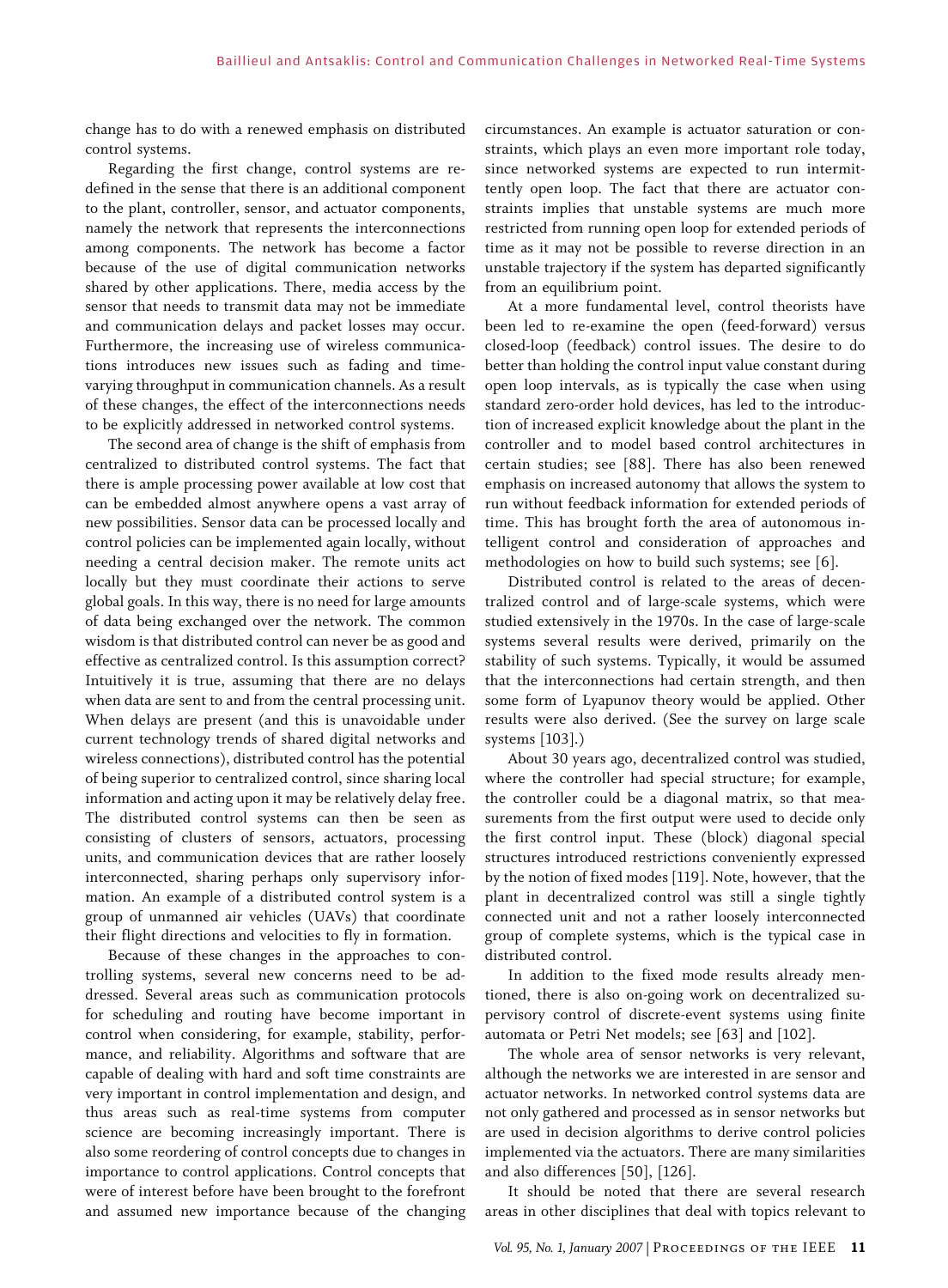networked control systems. Optimization is one such area. Of particular interest are distributed optimization algorithms. The area of complex systems studied by physicists using statistical methods is relevant as well. They are interested in modeling systems ranging from the internet to protein metabolic networks in biological organisms. Tools used are graph theory and power distribution laws, and scale-free networks together with phenomena such as the small-world phenomenon are observed.

## C. Networked Control Systems Research

Networked control systems research lies primarily at the intersection of three research areas: control systems, communication networks and information theory, and computer science. Networked control systems research can greatly benefit from theoretical developments in information theory and computer science. The main difficulties in merging results from these different fields of study have been the differences in emphasis in research so far. In information theory, delays in the transmitted information are not of central concern, as it is more important to transmit the message accurately even though this may involve sometimes significant delays in transmission. In contrast, in control systems delays are of primary concern. Delays are much more important than the accuracy of the transmitted information due to the fact that feedback control systems are quite robust to such inaccuracies. Similarly, in traditional computer science research time has not been a central issue since typical computer systems were interacting with other computer systems or a human operator and not directly with the physical world. Only recently, areas such as real-time systems have started addressing the issues of hard time constraints where the computer system must react within specific time bounds, which is essential for embedded processing systems that deal directly with the physical world; see [70], [105], and [106].

The work described in this special issue is summarized at the end of this paper; see also earlier special issues and additional references in [7], [8], and [57]. Where do we go from here? So far, researchers have focused primarily on a single loop and stability. Some fundamental results have been derived that involve the minimum average bit rate necessary to stabilize a linear, time-invariant system. Although progress has been made, much work remains to be done. In the case of a digital network where information is typically sent in packets, the minimum average rate is not the only guide to control design. A transmitted packet typically contains a payload of tens of bytes, and so blocks of control data are typically grouped together. This enters into the broader set of research questions on the comparative value of sending 1 bit per second or 1000 bits every 1000 seconds-for the same average data rate. In view of the typical actuator constraints, an unstable system may not be able to recover after 1000 seconds.

An alternative measure is to see how infrequent feedback information is needed to guarantee that the system remains stable. See, for example, [88] and [89], where this scheme has been combined with model-based ideas for significant increases in the periods where the system is operating in an open-loop fashion. Intermittent feedback is another way to avoid taxing the networks for sensor information. In this case, every so often the loop is closed for a certain-fixed or time-varying period of time [41]. This may correspond to opportunistic, bursty situations where the sensor sends up bursts of information when the network is available. The original idea of intermittent feedback was motivated by human motor control considerations.

There are strong connections with cooperative control. There, researchers have used spatial invariance ideas to describe results on stability and performance [100]. If spatial invariance is not present, then one may use the mathematical machinery of graph theory to describe the interaction of systems/units and to develop detailed models of groups of agents flying in formation, foraging, cooperation in search of targets or food, etc. An additional dimension in the wireless case is to consider channels that vary with time, fade, or disappear and reappear. The problem, of course, in this case becomes significantly more challenging. There is ongoing fundamental work in this area reported in this special issue; see [S5]–[S7]. Consensus approaches have also been used which typically assume rather simple dynamics for the agents and focus on the topology considering fixed or time-varying links in synchronous or asynchronous settings; see [26], [45], [46], [65], and [114].

Implementation issues in both hardware and software are at the center of successful deployment of networked control systems. Data integrity and security are also very important and may lead to special considerations in control system design even at early stages.

What then are areas that have been or are being studied and what are research areas where important challenges remain?

Overall, single loop and stability have been emphasized and studied under quantization of the sensor measurements and actuator levels. Research is needed to understand multiple interconnected systems over realistic channels that work together in a distributed fashion towards common goals. Performance is key in making such systems attractive to practitioners; see, for instance, [S5] in this issue of the PROCEEDINGS. Note that limits to performance in networked control systems appear to be caused primarily by delays and dropped packets. Other issues being addressed by current research are actuator constraints, reliability, fault detection and isolation, graceful degradation under failure, reconfigurable control, and ways to build increased degrees of autonomy into networked control systems. Some of this work will provide the content for future special issues.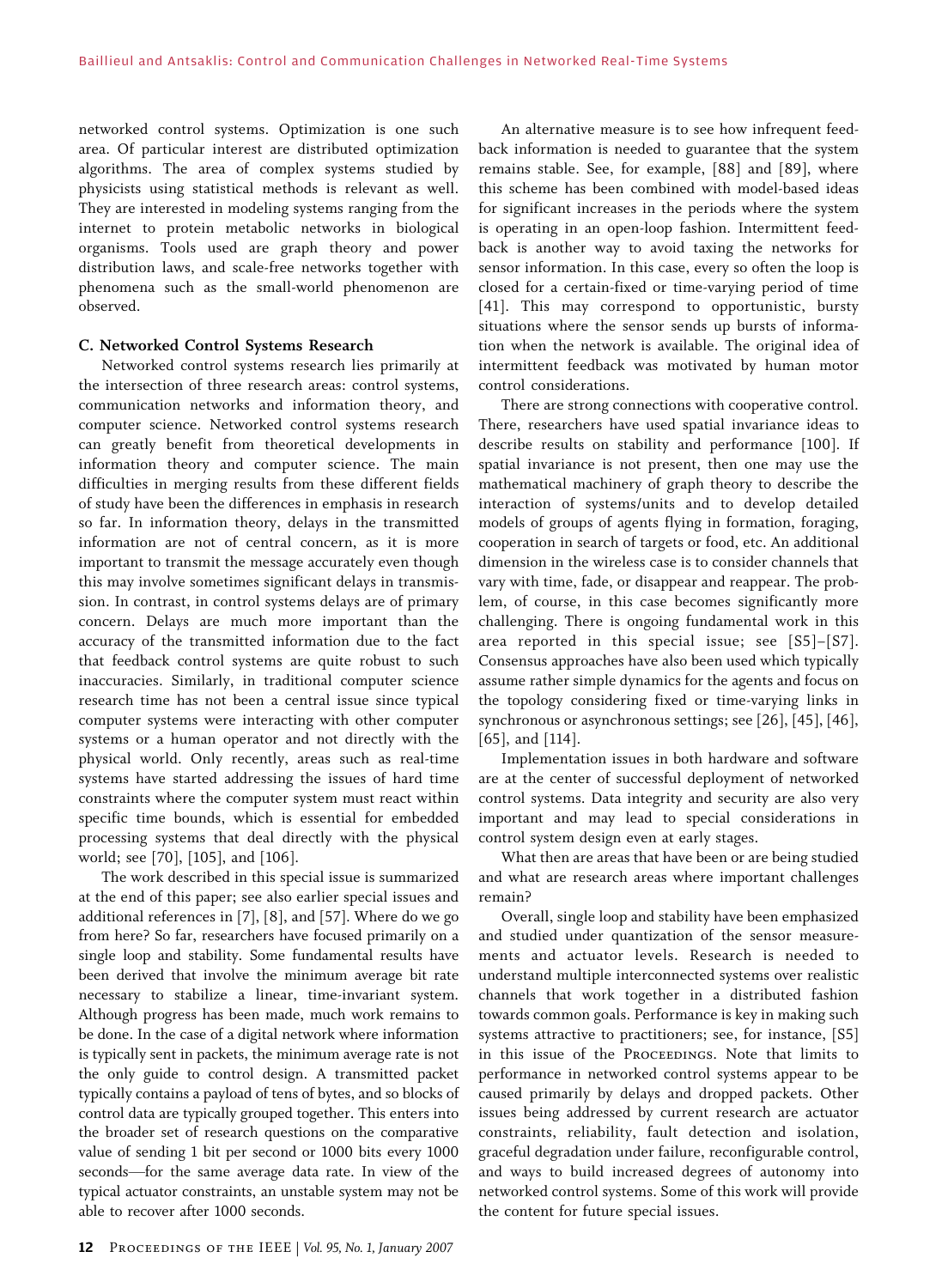#### D. Present Special Issue

The papers in this Special Issue have been selected to reflect a number of important areas of current research on networked control systems. Broadly speaking, these are: 1) the assurance of control performance in the face of communication constraints between network nodes; 2) the effects of latency, network overhead, noise, delay, and packet dropouts; 3) consensus, coverage, and optimized cooperation in systems of multiple mobile agents; and 4) information patterns for decentralized control of networks of mobile agents. The growing interest in networked control systems has stimulated new research in a variety of related areas including communications theory and systems biology. Specifically, real-time requirements suggest new approaches to the design of network protocols as solutions to optimization problems. There is an emerging two-way cross fertilization involving systems biology and networks in which the language of data networks has been used in modeling biological sensing processes, while at the same time biology has inspired new approaches to multisensor fusion and real-time perception.

When the two guest editors (Antsaklis and Baillieul) edited a similar special issue of the IEEE TRANSACTIONS ON AUTOMATIC CONTROL in 2004 [7], they ended some introductory remarks by apologizing that it had been possible to only cover a portion of the very active area of networked control systems. The situation now is no better. The coverage in the current Special Issue is broader, but the area has also been expanding very rapidly. Since it is simply not possible to provide a comprehensive treatment of all topics that have been addressed, certain research topics have not received equal attention. For example, important work dealing with the relationships between communication channel capacity and frequency domain representations of linear feedback systems is not emphasized in the papers appearing in this issue. The reader is referred to the recent research literature-especially papers Elia [39] and Tatikonda et al. [113] in our previous special issue on networked control systems or to the recent work of Martins [81].

The remainder of the paper will serve to introduce the research contained in this Special Issue and to place this into the broader context of current research in the field. Section II provides a historical introduction. Section III discusses robustness and risk-sensitive control for networked control systems. Section IV treats spatio-temporal patterns of information flow. Section V provides a summary description of the content of the papers and their relationships with each other and with the larger field.

## II. EARLY FOUNDATIONS OF NETWORKED CONTROL

Research on digital control began appearing in the literature in the 1950s soon after the introduction of digital computers. Indeed, the first paper published in Volume 1, Number 1 of the IRE Transactions on Automatic Control (predecessor of the current IEEE TRANSACTIONS on Automatic Control) described the implementation of a feedback control for a second-order plant using a fourbit switching logic. The main results of the paper involved strip chart readings from their instruments, and in the parameter range they chose to study, this early approach to quantized feedback control employed a simple switching logic which was remarkably effective. Despite this and other early interest by control visionaries (e.g., Kalman [68]), digital control did not become major focus of research until the introduction of inexpensive and reliable microprocessors in the 1970s. (See G. Zames [123] for a charming personal perspective on developments of the time.) Similarly, although control networks were introduced in the 1980s, it has only been within the last decade, with wireless cellular communications and several other enabling technologies attaining maturity, that the research community has focused significant attention on the theoretical foundations of networked control systems. Despite the recent surge in interest, it is worth noting that there is an intellectual backdrop in the control literature predating the Bosch Company's 1986 introduction of the CANbus. A great deal of current research on networked control systems features a cross disciplinary blending of ideas from control, communications, and information theory, but there is a much older body of literature describing some of the basic elements of the enabling theory of information-based control. Between the 1960s and 1990, a great deal of research in control appeared aimed at making connections with Shannon's visionary theory of information. Zames' work on Kolmogorov entropy [124] and Akaike's information criterion and related shortest description criteria in identification theory [1] are pertinent references.

We also wish to mention the network theory developed in the 1950s and 1960s from a circuit point of view that made possible the analysis and design of systems ranging from electric power transmission lines to very large-scale integration (VLSI) circuits via concepts such as Thevenin's and Norton's theorems, wave variables, scattering theory, and passivity; see [72]. Some of these concepts have been very useful in digital filter design (wave filters) and may be as useful in the design of networked control systems that consist of many interconnected components.

Driven by technological developments associated with the rise of digital electronics, models of dynamical systems in which both time and state variables are quantized became an essential part of the control theory of the 1970s and 1980s. Early work in which the qualitative dynamics of quantized systems was related to the information content of feedback signals appeared in a group of papers by D. Delchamps in the early 1990s [32]–[36]. Based in part on earlier work on digital feedback [10], this work showed that if the feedback measurements in a control system are quantized (as they would be in a typical digital control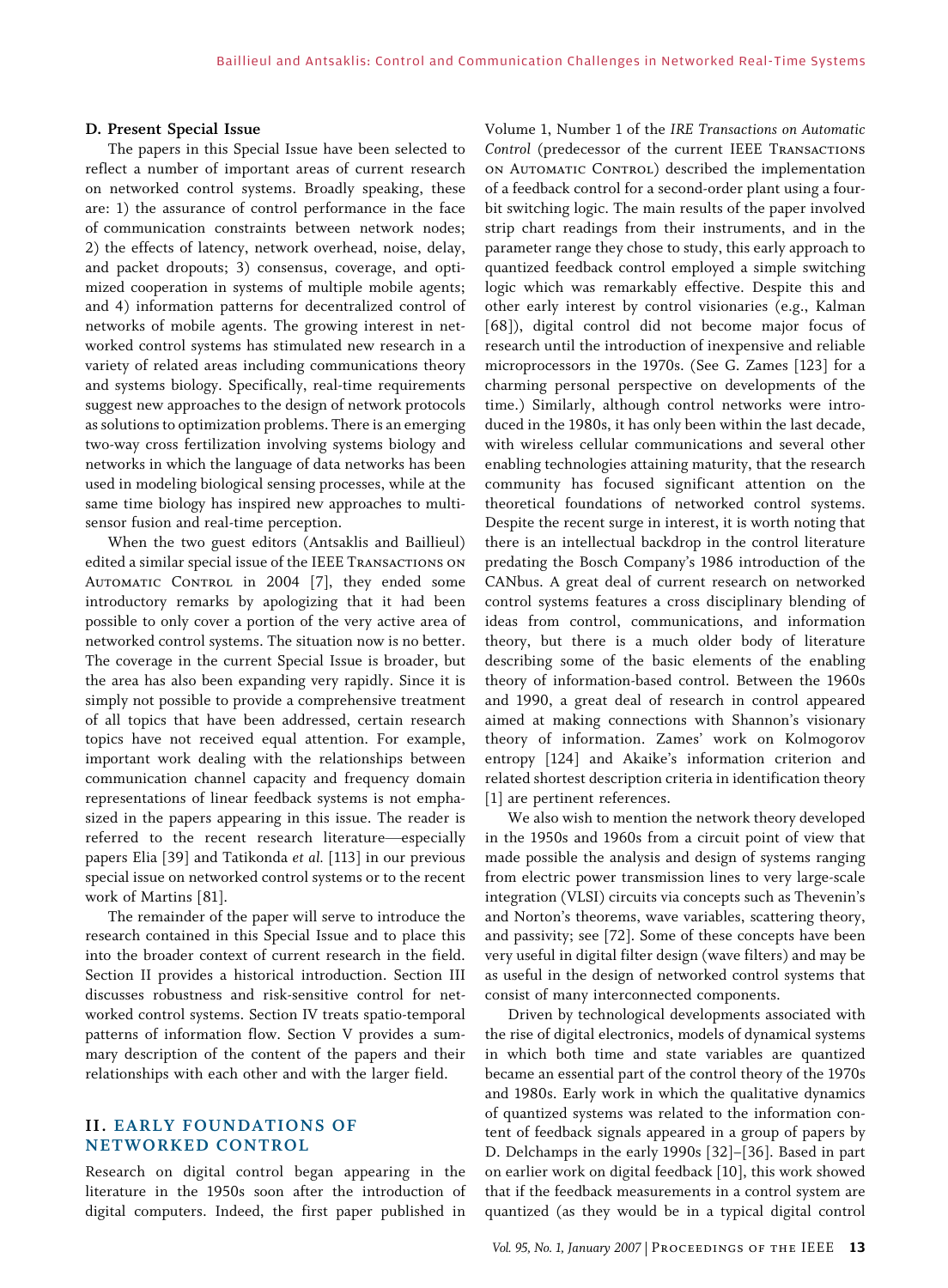implementation), and if the system is open-loop unstable, then there is a minimum rate at which feedback information must be processed and used to close the control loop if the system is to be stabilized. Moreover, it was observed [34] that near this minimum data rate, the closed-loop system will exhibit chaotic dynamics.

Following Delchamps, an important independent line of research that focused on the interplay among coding, estimation, and control was initiated in the early 1990s by W. S. Wong and R. W. Brockett [121], [122]. A preliminary version of some of this work appeared in [120], and a preprint version of [122] was also circulated in 1995. This research was concerned with the role coding of feedback signals played in determining the stability of a linear system with communication constrained feedback channels. A connection was established between stabilizability and an inequality relating the feedback channel data rate to the eigenvalues of the open-loop system. Both a necessary condition and a sufficient condition were given, with the two coinciding for scalar linear systems.

Similar sets of research issues emerged around the same time in hybrid and switched systems, where the study of dynamical systems was focused on models that contained both continuous time-driven dynamics and discrete eventdriven dynamics. Issues such as stability of systems controlled by switching strategies were studied; see [2]–[4].

Research on the design of control laws for communication-constrained feedback channels was also reported around the same time. In [28], Borkar and Mitter considered the LQG problem for coded feedback and communications constraints. Related work on recursive state estimation using data passed through rate-limited channels has been reported by a number of researchers including Dokuchaev and Savkin [37], Li and Wong [77], Liu and Wong [78], and, as mentioned previously, Wong and Brockett [121].

A high-water mark in the study of quantized feedback using data-rate limited feedback channels is known as the data-rate theorem. This states that for any linear timeinvariant plant having open-loop poles  $a_1, \ldots, a_k$  in the right half-plane, a quantized feedback law can be designed to produce a bounded response if and only if the data-rate R around the closed feedback loop satisfies the data-rate inequality

$$
R > \log_2 e \sum \Re(a_i). \tag{1}
$$

That is, the larger the magnitude of the unstable poles, the larger the required data rate through the feedback loop. This intuitively appealing result was proved independently under a variety of assumptions (see [11], [13], [29], [93], [94], [109], [110], [112], and [122]), indicating that it quantifies a fundamental relationship between unstable

physical systems and the rate at which information must be processed in order to stably control them. It is also remarkable that the theorem involves only the rate at which information can be processed and communicated through the feedback loop. There are no a priori restrictions on how this information is encoded, and for scalar systems, it is known that a bounded response may be produced by a very coarse (e.g., single bit) set of control values, transmitted rapidly, or a finer set of control values (say  $2^n$  distinct values), each of which is transmitted less frequently  $(1/nth$  as often).

These results establish some essential requirements for stability. It is important to also address this problem in settings where there are control input constraints, packet transmission losses, and a tendency for bursty opportunistic communications under severe media access and bandwidth restrictions.

When performance requirements require more than merely a bounded response, source coding of control signals must be tailored to achieve the desired performance, as will be seen in Section III.

# III. COMMUNICATION-CONSTRAINED PERFORMANCE

Current research on networked control systems is proceeding rapidly and in many directions. Within the scope of this Special Issue, several important emerging topics have not been emphasized. These include new results on robustness and risk that are of special importance in the context of communication-constrained control. Paper [S5] discusses recent research on design tradeoffs between complexity of the encoding of control signals and the performance goals that can be achieved by the closed-loop system. One performance goal which has received increasing attention in the recent literature is robustness with respect to time variability of the channel capacity of the feedback loops. Another topic of emerging importance involves risk and failure of networked control systems. In most wireless network technologies, failure involves loss of connectivity to the network, e.g., dropped cell phone calls, loss of Internet connection, etc. Failure modes in networked control systems are qualitatively different and the risk and cost of failure must be taken into account. If an open-loop unstable plant fails to receive more than a certain critical number of packets from a controller, it will become unrecoverably unstable. In this section, we briefly discuss the emerging theory of risk and failure associated with noise and communications errors in networked control systems.

#### A. Coding for Robustness to Time-Varying Data Rates

Current research on feedback coding for control over feedback channels with communications constraints typically involves quantized control. To fix ideas, we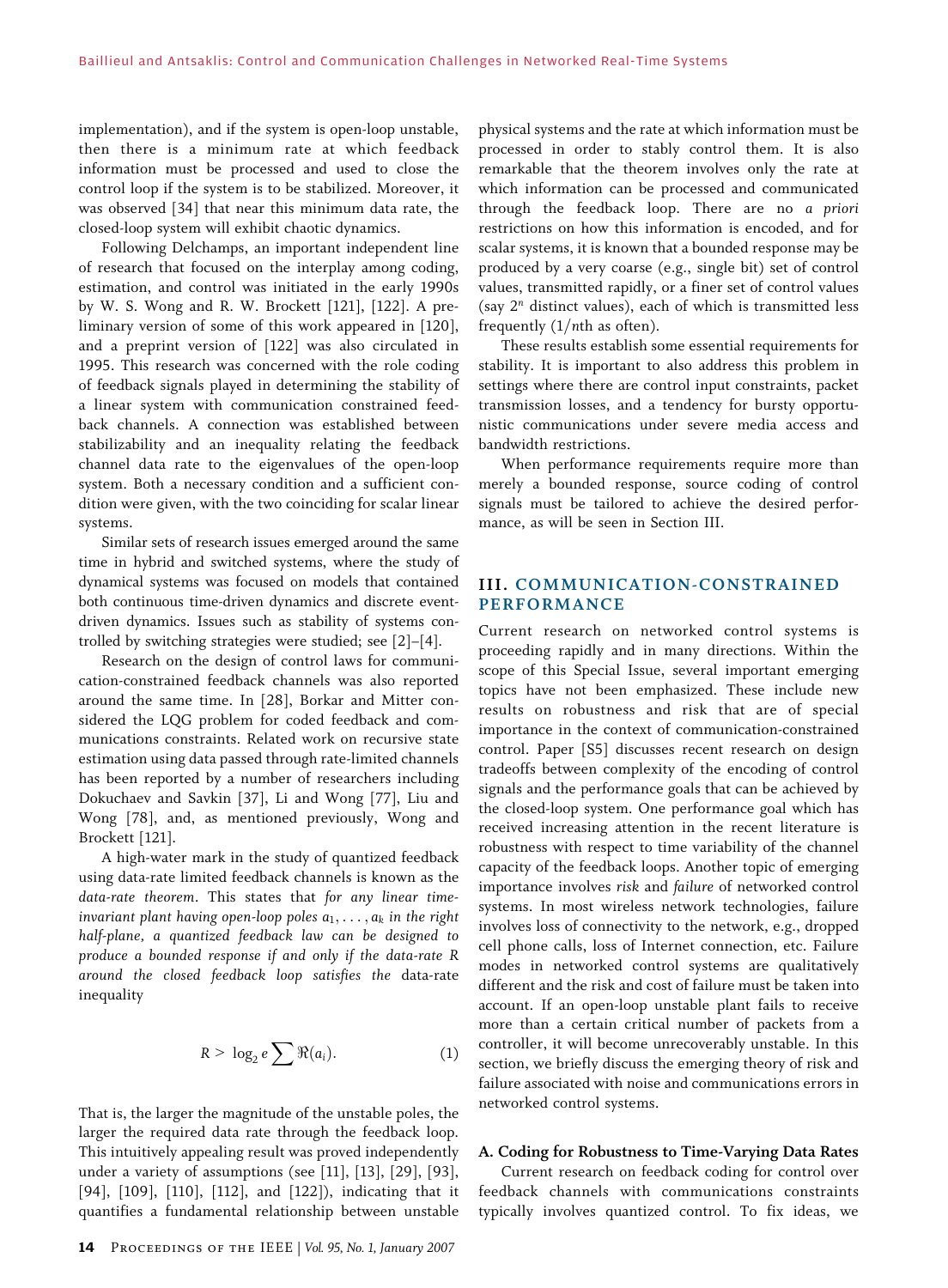consider an n-dimensional system with scalar input

$$
\dot{x} = Ax + bu. \tag{2}
$$

Quantized control involves a discrete set  $\mathcal{U} \in \mathbb{R}$  of control values and a quantizer or selection function  $f : \mathbb{R}^n \to \mathcal{U}$ which associates an element of  $U$  to each point in the state space. Control quantization may involve either a finite or infinite set of control levels. Examples of the former arise in modeling feedback control with an n-bit A/D converter in the loop. Examples of the latter include the so-called logarithmic quantizers studied by Elia and Mitter [38]. Another important distinction is between quantizers which are static and those which are time varying. Static quantizers can achieve asymptotic stability only if they are infinite and have increasingly higher precision near the origin. With time-varying quantizers, it is possible to achieve asymptotic stability even in the case that the control set  $U$  contains only two values. (See Li and Baillieul [73] for details.) For quantization which is static and is such that the number of control values  $|\mathcal{U}|$  is finite, it is only possible to achieve a certain practical stability, where the system operation is ultimately confined to a bounded set. This section will briefly consider feedback designs which involve static quantization with a finite set  $U$  of control values.

When communication channels in a data network are shared resources among multiple user nodes, network congestion and contention for bandwidth pose challenges for control implementations in which there are hard realtime requirements. In order to implement stable controllers, certain baseline necessary conditions must be satisfied, for instance, the conditions of the data-rate theorem in the case of a finite-dimensional linear system. There are additional considerations, however, in designing control systems which make maximally effective use of a shared channel network. It is well known that when the feedback channel capacity is near the data-rate limit, control designs will typically exhibit chaotic instabilities; see [12], [34], and [43]. While degraded performance cannot be avoided at low data rates, a good feedback coding should allow for improved performance, approaching the continuous time, continuous state idealization when data rates are high. We briefly describe some of the properties of control designs which perform well at high data rates while degrading gracefully as data-rate constraints become severe.

Consider the n-dimensional system (2). We shall assume that feedback control will be encoded using a finite 2N or  $2N + 1$  letter alphabet of control values  $U = {u_{-N}, u_{-(N-1)}, \ldots, u_{(N-1)}, u_N} \in \mathbb{R}$ . We also assume there is a selection function  $f : \mathbb{R}^n \to U$  which associates an element of  $U$  to each point in the state space  $\mathbb{R}^n$ . It is convenient to assume that the set is symmetric with respect to the origin:  $u_k \in \mathcal{U} \Longrightarrow -u_k \in \mathcal{U}$ , and we explicitly account for this in the notation  $u_{-k} = -u_k$ . We also assume

that  $f(-x) = -f(x)$ . The inverse images  $\mathcal{R}_i = f^{-1}(u_i)$ ,  $u_i \in \mathcal{U}$  are called control regions. We shall be interested in sample-and-hold types of control, whose evolution is given by

$$
x(t_j + \tau) = e^{A\tau}x(t_j) + \int_0^{\tau} e^{A(\tau - \sigma)}bf(x(t_j))d\sigma,
$$
  
for  $0 \le \tau < t_{j+1} - t_j$  (3)

where the sequence  $t_0 < t_1 < t_2 < \cdots$  lists the time instants at which the state is sampled and control actuation is (instantaneously) applied. (See [73] and [75] for information about the case where there are delays-possibly timevarying—between sampling and actuation.)

Assume that the system is such that for all sampling sequences  $t_0 \le t_1 \le \cdots$  with  $t_{j+1} - t_j$  less than some prescribed critical value,  $\Theta_0$ , there is a compact set  $K \subset \mathbb{R}^n$ which contains the origin and is invariant under the state transition (3). Systems with finite control alphabets for which it is possible to find such invariant sets include those whose open-loop poles (eigenvalues of A) are real and distinct. We refer to [73]–[75] for more information.

Given  $\Theta_0$  and the corresponding compact invariant set  $K \subset \mathbb{R}^n$  mentioned previously, we say a control design associated with a selection function  $f$  is regular if for any neighborhood  $\mathcal N$  of the origin, there exists a value  $h \leq \Theta_0$ such that for all sampling sequences satisfying  $\sup_{i>0}(t_{j+1}-t_j) \leq h$  and any initial conditions  $x(t_0) \in K$ ,  $x(t) \in \mathcal{N}$  for  $t \to \infty$ .

The neighborhood  $N$  in the definition may be chosen to be arbitrarily small, so that regular control designs provide good quantized approximations of asymptotically stable feedback laws at high data rates. It is clear that feedback codings which provide good performance over a wide range of sampling rates must be regular. Such codings are thus of particular interest in applications where noise or network congestion results in time-varying feedback channel capacity. At present, practical characteristics and design rules for regular coding are the focus of a great deal of research activity. Since this is not yet a mature area, it has not been accorded an entire paper in the Special Issue. Nevertheless, a brief discussion of the qualitative features of regular codings points to some of the general issues that drive current research on source coding of feedback control signals.

The theory of quantized control of scalar systems is fairly well developed [73], but many general issues arise only in higher dimensions. First, we note that in the case of a scalar plant, if we restrict attention to memoryless control laws with no delay between sampling and actuation, then the data rate bound (1) can be achieved regardless of the control alphabet size N. In higher dimensions, matters are not so clear cut. The constructive arguments used in the literature to prove that the data-rate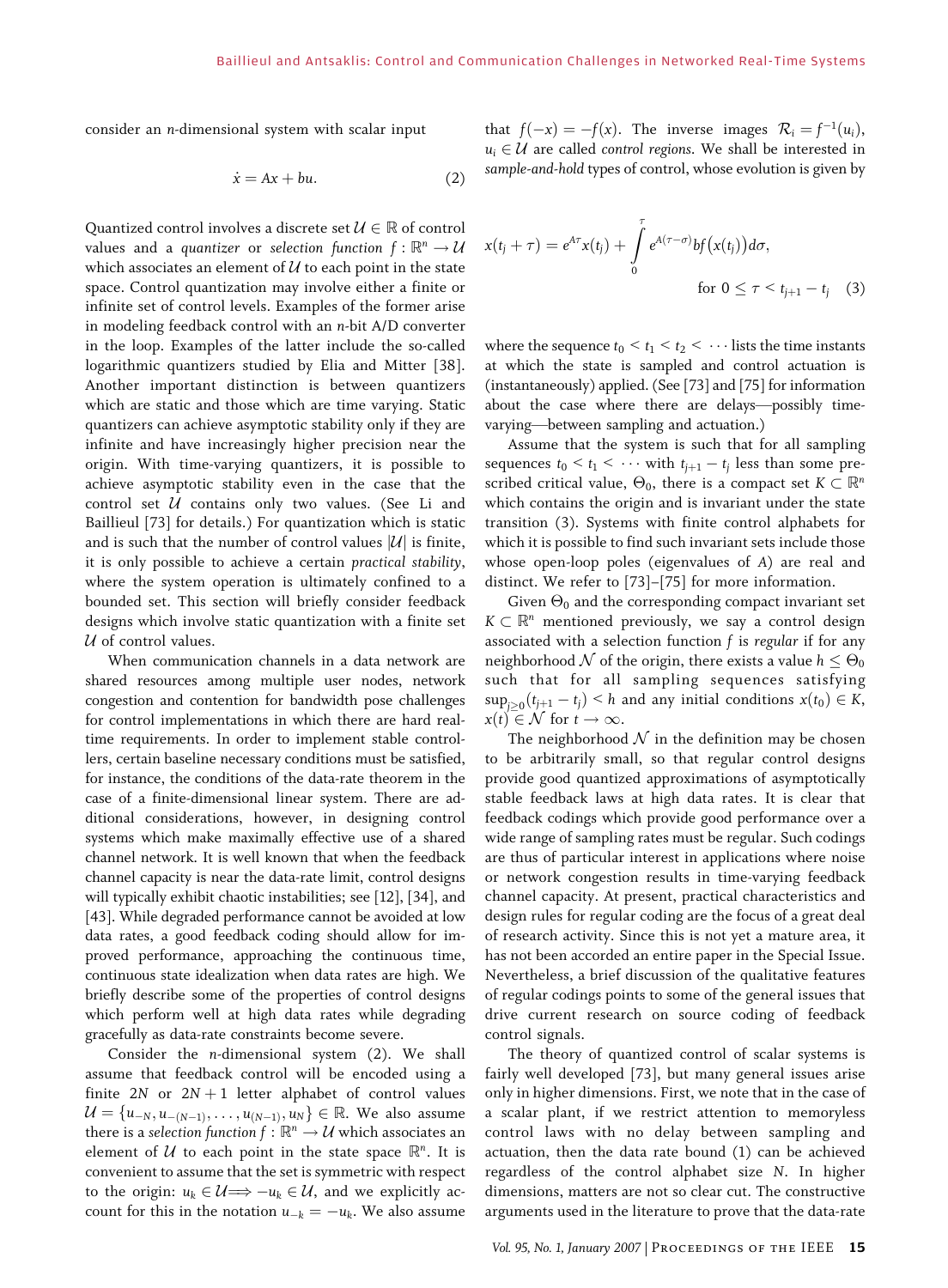inequality is a sufficient condition for practical stabilizability typically involve complex coding schemes; see, e.g., [93]–[95], [111], and [112]. In [74], it is argued that in the case that the matrix A has a nontrivial Jordan canonical form or has complex eigenvalues, it may be necessary to let the number of control levels increase without bound in order to achieve practical stability as the data-rate approaches the theoretically minimum possible value. We refer to [74] and [75] for details.

In addition to these considerations, performance requirements of the closed-loop system will also influence the preferred size of the control alphabet. To focus the discussion, we shall restrict our attention to systems in which the eigenvalues of A are distinct and real. (Feedback coding for systems with nontrivial Jordan blocks is somewhat more complicated—as explained in  $[74]$ .) It will also be assumed that all eigenvalues are positive since if this were not the case, we could restrict our discussion to the unstable subspace. We assume that (2) is controllable, and under this assumption, it can be shown that after a suitable change of basis,  $A = diag\{a_1, \ldots, a_n\}, b =$  $(a_1, \ldots, a_n)^T$ , and  $a_n > a_{n-1} > \cdots > a_1 > 0$ .

In [75], we have presented a feedback control coding which decouples the modes in a single-input linear system, so that effectively there are n parallel scalar systems whose evolution using a sample and hold feedback law is given by

$$
x_i(t_{j+1}) = e^{a_i h_j} x_i(t_j) + (e^{a_i h_j} - 1) u(t_j)
$$
 (4)

where  $t_0 < t_1 < t_2 < \ldots$  are the sampling instants and  $h_i = t_{i+1} - t_i$ . A single-bit (binary) control law for this subsystem takes a particularly simple and intuitive form

$$
u(x) = \begin{cases} -1, & \text{if } x \ge 0\\ 1, & \text{if } x < 0. \end{cases}
$$
 (5)

Suppose that there is a uniform upper bound  $\Theta$ :  $0 \le h_i \le \Theta$  for  $j = 1, 2, \ldots$  Then, the control (5) makes the interval  $-1 \le x_i \le 1$  invariant and the interval  $[-(e^{\Theta}-1), e^{\Theta}-1]$  both invariant and attracting, provided that  $\Theta \leq (\log_e 2)/a_i$ . If it is possible to let this bound on the sampling intervals become arbitrarily small, the motion of (4) can be confined to an arbitrarily small interval around the origin. In the limit, this quantized system thus becomes asymptotically stable. We refer the reader to [75] for information on feedback coding for decoupling.

Another approach to feedback coding involves what we shall call parallel hyperplane quantization. These designs provide quantized approximations to standard constantgain feedback laws for linear systems. For high data-rate channels, the designs have the desirable property that they are available from classical theory and design methodologies and can be guaranteed to provide desired levels of

performance in terms of such classical design criteria as control energy, loop-shaping, and so forth. For constrained data-rate channels, however, they may be less desirable than designs which give more weight to optimized patterns of information flow which may, for instance, differentially assign bandwidth to different modes. (See [75] for more information about such designs.) Let  $g : \mathbb{R} \to \mathcal{U}$ , where  $U \subset \mathbb{R}$  is a finite set of control values as given previously. Assume g is nondecreasing and continuous from the left. Let  $k \in \mathbb{R}^n$ ,  $k \neq 0$ . A parallel hyperplane selection function is a function  $f : \mathbb{R}^n \to U$  that has the form  $f(x) = g(k \cdot x)$ for such a g and k. This circle of ideas is well illustrated by two-dimensional (2-D) systems with distinct open-loop poles in the right half-plane as discussed earlier. In terms of the normal form  $A = diag(a_1, a_2), b = (a_1, a_2)^T$  and the continuing assumption that  $a_2 > a_1 > 0$ , it follows from the classical theory of control design that a constant-gain feedback law  $u = -k_1x_1 - k_2x_2$  which places the closedloop poles in the left half-plane will be such that  $k_1 \leq 0$  and  $k_2 > 0$ . For feedback laws of this form, it is not difficult to show that all stabilizing feedback laws which stabilize the continuous-time system (2) are contained in the set

$$
\{u(x_1, x_2) = -k_1x_1 - k_2x_2 : k_1 < 0, k_2 > 0
$$
  
and 
$$
\frac{a_1}{a_2} < -\frac{k_1}{k_2} < \frac{a_2}{a_1}\}.
$$

The simplest type of control encoding for such a constant gain control design is the "binary" feedback law

$$
u(x) = \begin{cases} -1, & \text{if } k \cdot x \ge 0 \\ 1, & \text{if } k \cdot x \le 0. \end{cases}
$$
 (6)

The selection function associated with this law is illustrated in Fig. 2. It is an interesting feature that when the state is in either of the two quadrants where  $x_1x_2 < 0$ , the faster mode associated with  $a_2$  is accorded preferential treatment. That is to say, the value of the control is chosen as  $-sgnx_2$  [in accordance with (5)] and with no dependence at all on the slow state  $x_1$ . Thus, the designated value of the control in  $x_1x_2 \leq 0$  always forces the state component  $x_1$  in the destabilizing direction. It is intuitively appealing that the less stable state should predominate in determining the value of the control in cases where the goal of stabilizing the slow state is in direct conflict with the goal of stabilizing the fast state. In the two quadrants  $x_1x_2 > 0$ , the value of the control prescribed by (6) tends to stabilize both states provided that in the first quadrant the state is above the switching line  $k_1x_1 + k_2x_2 = 0$  or in the third quadrant it is below this line. The switching rule as defined by (6) in the wedge-shaped regions between the x axis and the switching line is counterintuitive in that both state components are moved in destabilizing directions. The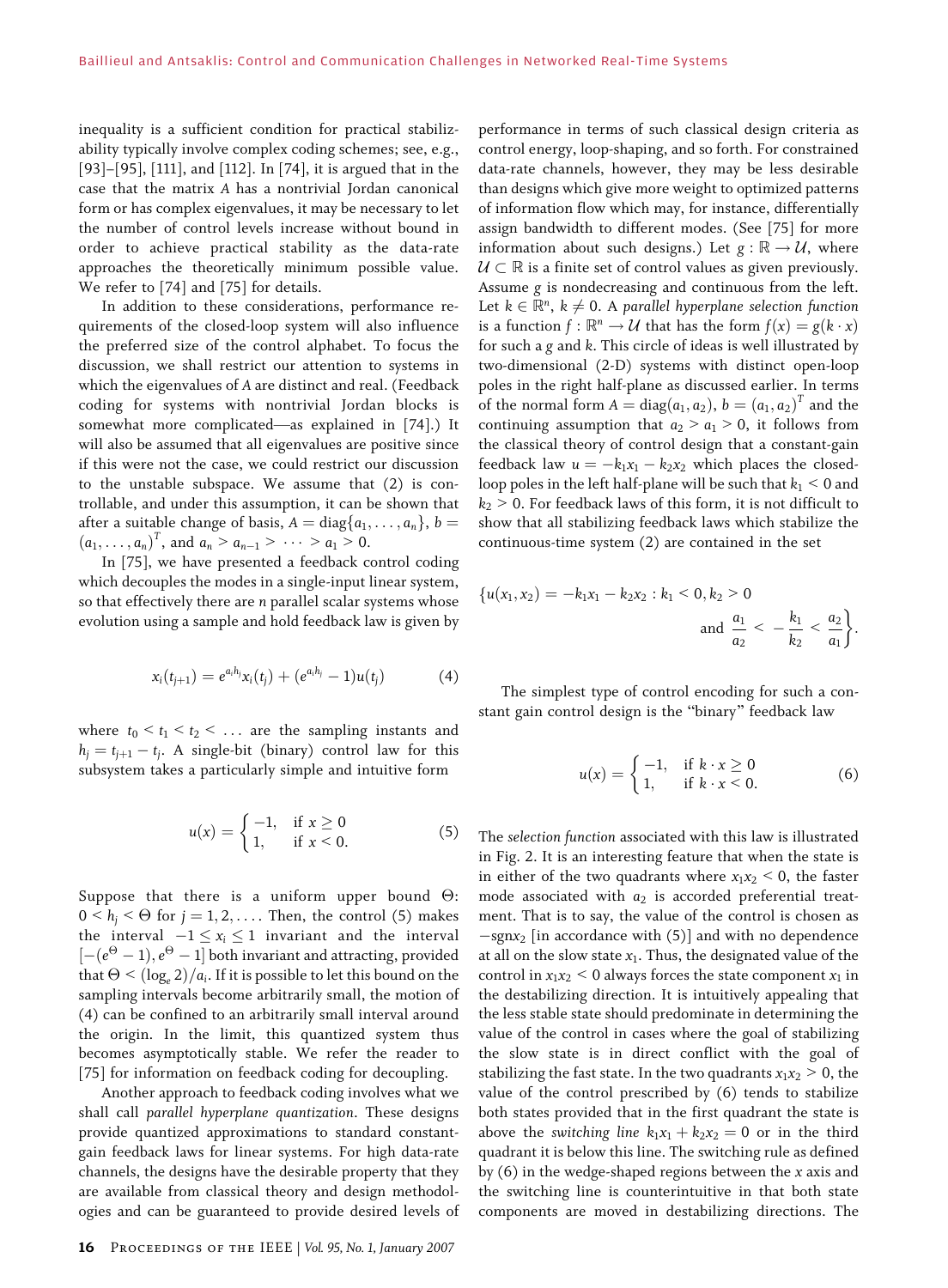

Fig. 2. Binary (one-bit) quantized implementation of constant gain feedback control. The are two control regions, the half-planes above and below the switching line. It is useful to subdivide each of these into three subregions which are described in the text.

switching logic of this binary implementation of constant gain control defines the switching function

$$
f(I) = f(V) = f(VI) = 1
$$
  

$$
f(IV) = f(III) = f(IV) = -1.
$$

Not only are the values of  $f$  on regions I and IV counterintuitive, but if the gains are chosen to increase the slope of the switching line (e.g., if poles are placed farther into the left half-plane), the set of states moved in the destabilizing direction increases in size.

At this point, it is useful to distinguish between two cases:  $|k_1|/k_2 > 1$  and  $|k_1|/k_2 < 1$ . In the latter of these two cases, if the feedback is stabilizing, the closed-loop poles are close to the imaginary axis. The closed-loop time constants are slow. A somewhat surprising result is that binary realization of the feedback laws with  $|k_1|/k_2 \leq 1$  fails to achieve practical stability; there are essentially no bounded motions under the binary law (6). This is in contrast to stabilizing designs with  $|k_1|/k_2 \geq 1$ in which case there is always a domain with open interior which is invariant under the transition law (4) with the binary control (6). For a more detailed treatment, we refer to [18].

Before leaving this section, it is worth noting that even using a larger set of control levels, a quantized realization of the case  $|k_1|/k_2 \leq 1$  will fail to be regular. Continuing our consideration of parallel hyperplane quantization for the 2-D normal form, we note that the state evolution law may be thought of as the concatenation of flows

$$
\varphi_u(t;x_1,x_2)=\begin{pmatrix}e^{a_1t}x_1+(e^{a_1t}-1)u\\e^{a_2t}x_2+(e^{a_2t}-1)u\end{pmatrix}
$$

parameterized by the controls  $u \in \mathcal{U}$ . In the case  $a_2 > a_1 > 0$ , each of these flows is associated with a source centered at  $(-u, -u)$  (in the language of dynamical systems theory). The state transition law (4) prescribes that for a given input u, associated with a region between two switching lines  $k_1x_1 + k_2x_2 = s_j$  and  $s_{j+1}$  where the  $s_is$  are discontinuity points of  $g(\cdot)$ , the flow is followed until a switching line is crossed. After the switching line is crossed, a new control value is prescribed at the next sampling instant, and the flow associated with that control is followed until yet another switching line is crossed. The case of four control level (2-bit A/D) is depicted in Fig. 3, where the control set is  $\mathcal{U} = \{-1, -0.3, 0.3, 1\}$  with switching lines  $k_1x_1 + k_2x_2 = -0.8, 0,$  and 0.8. The two flows  $\varphi_{\pm r}$  where  $r = 0.3$  are depicted in red, while the flows  $\varphi_{+1}$  are drawn in green. A detailed analysis of switching among the control flows which is prescribed by the feedback law shows that for small intersampling intervals  $h > 0$ , there is an attracting limit cycle (depicted by the black curve). The geometry of this limit cycle has only minute dependence on h as  $h \to 0$  so that the limit cycle persists as the sampling rate is increased. This limit cycle is large relative to the largest bounded invariant set, and it is precisely because of the persistence of the large amplitude limit cycle as  $h \rightarrow 0$  that the quantization fails to be regular.

As values of the gain ratio are varied in the range  $|k_1|/k_2 \leq 1$ , detailed simulation experiments show that limit cycles persist even in the case that the control set  $U$ has more than four elements. This observation suggests that



Fig. 3. Two-bit (four-level) quantized implementation of constant gain feedback control in the case  $|k_1|/k_2 < 1$ . Specifically,  $k_1 = -2$ ,  $k_2 = 8/3$ ,  $r = 0.3$ , and s = 0.8. Design is not regular and this results in existence of limit cycle (black curve) which is both large, relative to the operating region, and persistent, as length of sampling interval h tends to zero.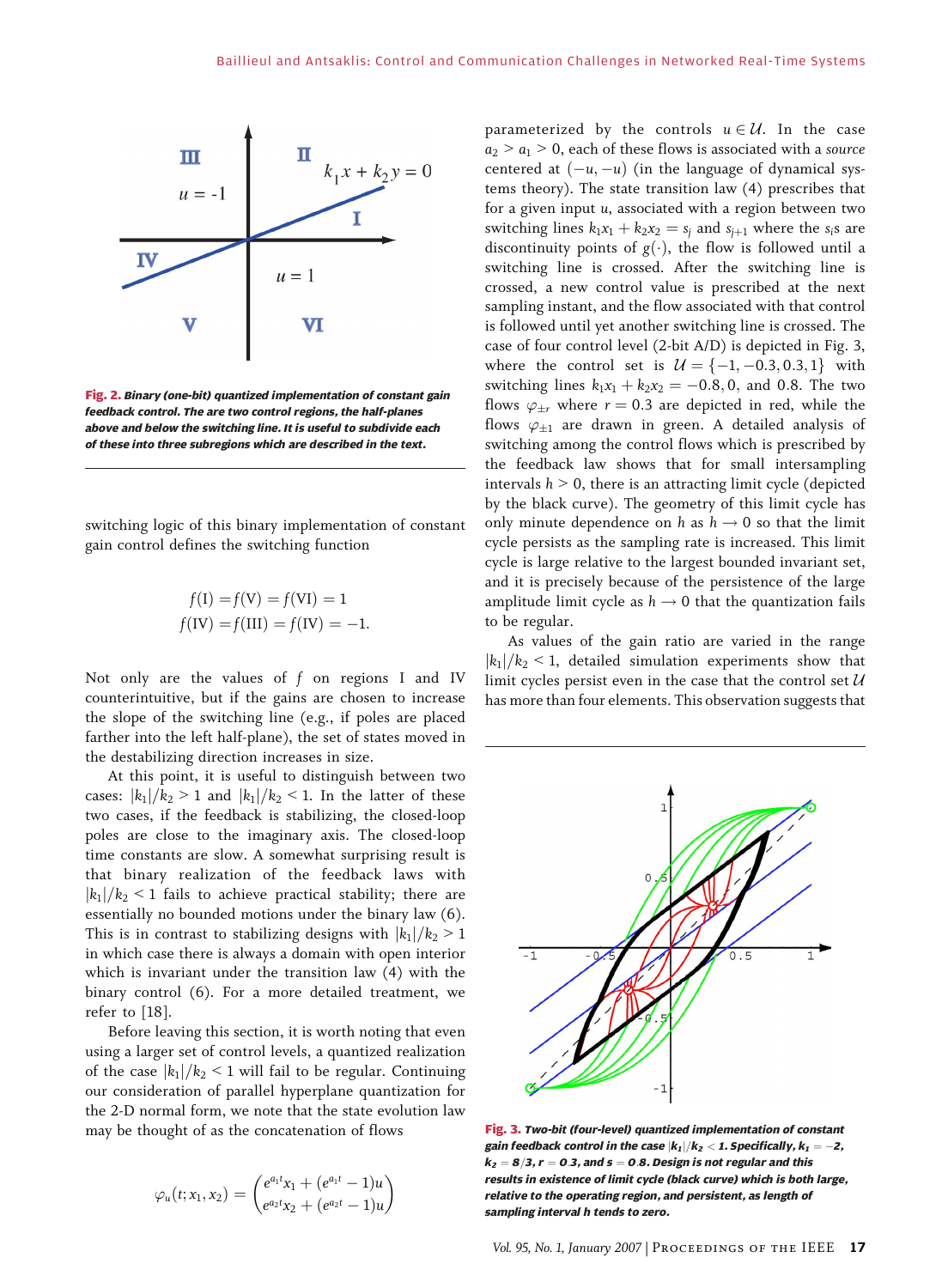even standard implementations, using, say, 8- or 12-bit A/D hardware can be expected to perform badly if a closed-loop system response outside a certain prescribed range is called for. The existence of complex dynamics and chaotic instabilities in digital circuits is well documented; see [86]. At present, the role of coding in eliciting or suppressing such instabilities in embedded and networked control systems is not well understood. It remains a fertile area for continuing research. For more information on quantization for feedback signals designed to achieve closed-loop performance objectives beyond mere practical stability, we refer to [S5] and [44]. For a discussion more specifically concerned with regular feedback designs, we note that a complete characterization is available in the scalar case, for which we refer to [S5] and [73].

#### B. Noise, Bit Errors, and the Risk of Instability

For a control system of the form (2), with quantized feedback control values being communicated from a controller to the plant over a noisy feedback channel, randomly occurring bit errors will degrade the system's performance. The extent of this degradation will depend on a number of factors, including how noisy the channel is and whether control levels have been coded in a way that no single bit error in the specification of a control value will cause the plant to use a value which is significantly different from the one specified. If the channel is noisy and bit errors are frequent, performance of the closed loop system may degrade to the point of instability. The likelihood and expected frequency of such severe performance degradation may be most easily understood in terms of a scalar system with a binary encoding of a stabilizing feedback. Consider a continuous-time scalar system

$$
g(s) = \frac{1}{s - a} \tag{7}
$$

where  $a > 0$ . A feedback law is implemented over a digital communication channel with the following ideal features.

- 1) The analog system is sampled at a uniform rateone sample being taken every h units of time (seconds).
- 2) One of only two possible values of the control is applied throughout the sampling interval (say  $u = \pm 1$ ).

This system is thus associated with a state transition mapping

$$
x(k+1) = \alpha x(k) - \text{sgn}[x(k)](\alpha - 1)
$$
 (8)

where  $\alpha = e^{ah}$ . It is easy to see that provided that  $\alpha < 2$ , the interval  $[-1,1]$  will be invariant, and this will contain

a smaller subinterval  $[-(\alpha - 1), \alpha - 1]$  which is both invariant and attracting. Points  $x(k)$  lying outside the larger interval  $[-1,1]$  give rise to unbounded trajectories and, consequently, the possibility that a stably operating feedback system can become unstable due to packet losses or bit errors. Single-bit feedback encoding of this type has been shown to provide robust performance when using communication-constrained feedback channels which are subject to variations in channel capacity; see [73] and [75]. It also provides a simple analytical framework for discussing system performance in the presence of noise, bit errors, and packet losses. Using our simple model, it is easy to see that a single bit error can always be tolerated by a system operating in the steady-state invariant interval by a system operating in the steady-state invariant interval<br> $[-(\alpha - 1), \ \alpha - 1]$ , provided  $\alpha < \sqrt{2}$ . More generally, a sequence of  $n - 1$  successive bit errors can be tolerated by a system which is operating in the invariant interval if and only if  $\alpha < 2^{1/n}$ . If  $2^{1/n} < \alpha < 2^{1/n-1}$ , a sequence of  $n-1$ successive bit errors will place the system at risk (meaning that some states in the steady state subinterval  $[-(\alpha - 1), \alpha - 1]$  will be unstable), and if  $\alpha \geq 2^{1/n-1}$ , a sequence of  $n - 1$  successive bit errors will always lead to instability.

We can consider these observations in the context of a serial feedback channel in which bit errors occur randomly in any transmitted sequence of bits in accordance with, say, a binomial probability law having probability p of a bit error occurring in any particular position in the transmitted sequence. Several observations are in order.

First, for any value of  $\alpha$ ,  $1 \le \alpha \le 2$ , after a sufficiently long time, the system (8) will, with probability 1, be destabilized by a sequence of bit errors. A proof may be constructed along the following lines. System (8) operating in the presence of errors may be represented as  $x(k + 1) =$  $\alpha x(k) - e(k)$ sgn $[x(k)](\alpha - 1)$ , where  $e(k)$  is a random sequence whose elements are i.i.d. and the values  $\pm 1$ with probabilities  $p$  and  $1 - p$ , respectively. According to our remarks, there is an integer n such that any sequence of n successive bit errors will destabilize the system. For a sufficiently long sequence  $e(1), e(2), \ldots$ , the probability of encountering a string of n successive 1s is high, and as the sequence lengths increase, this probability approaches 1.

Secondly, we remark that an analytic expression for the rate of failure (= instability) of a communication-constrained feedback system of this type is not currently available-even for scalar systems. (See [92] for additional details.) Using Monte Carlo methods for specific models, we can compute mean time to failure (MTTF) as a function of both the system clock rate  $(=$  sampling interval length  $h$ ) and the feedback channel bit-error rate (BER). Under the assumption that the (BER) and the sampling frequency are independent, the results of one set of simulations are shown in Fig. 4. As the sampling instants get closer together (i.e.,  $h \rightarrow 0$ ), the system becomes more stable (i.e., has a smaller domain of steady-state operation). This leads to the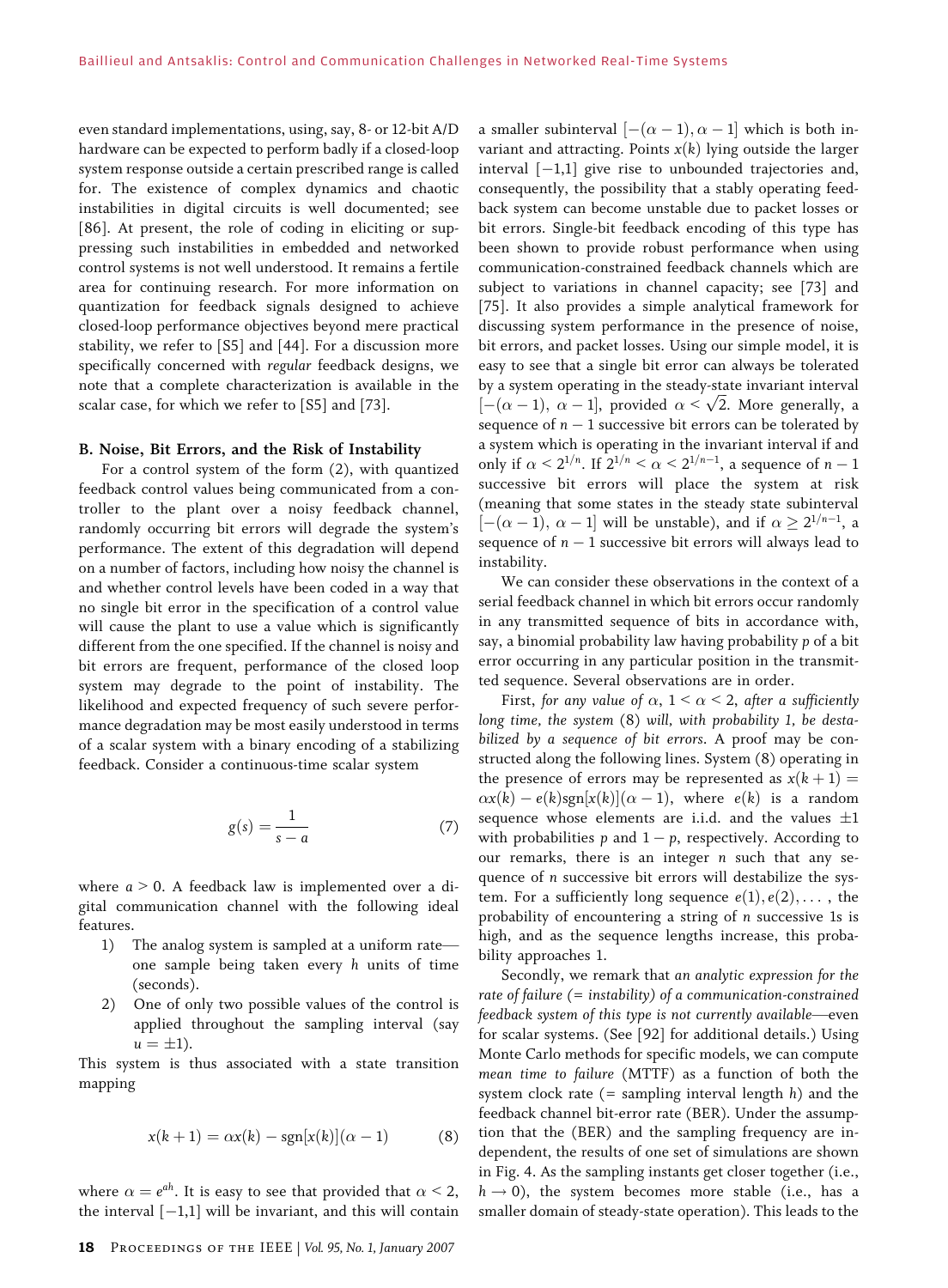

Fig. 4. MTTF of system (8) as a function of h where  $\alpha = e^{h}$ . Simulations on which the figure is based assume a BER of 1 in 5 (0.2). As in many simple statistical models of risk and failure, we find that the standard deviation is the same size as the mean-throughout the range of sampling intervals h. It is thus not surprising that numerical simulations indicate that over a number of runs, it will frequently happen that instability occurs within a short period of time-even though MTTF is large.

observed increase in mean time to instability. Nevertheless, as explained in the figure caption, even for high sampling rates, there is a nontrivial risk of an unrecoverable instability.

For a more detailed look at instability as a failure-mode in communication-constrained feedback control, we refer to Nair and Baillieul [92]. More generally, as the research community works to find unifying principles for operating networks of devices of all types, there is mounting evidence that formal methods for guiding both design and operation will need to take component and subsystem failures into account. While it is only a subtext in the papers featured in this special issue, many of the authors do explicitly mention system failure as a consideration in their research.

# IV. PATTERNS AND CONSTRAINTS ON INFORMATION FLOW IN NETWORKED CONTROL SYSTEMS

A great deal of research has been published over the past five years concerning information patterns for distributed sensing and decentralized control of networks of mobile robot agents. The applications are highly varied, and the coordinated motions may be highly structured (as in the case of rigid formations which we discuss next) or they may have a good deal of randomness (as in the case of randomized search and surveillance algorithms-[16], [17], and also [90]).

## A. Sensing Patterns to Stably Maintain Rigid Formations of Robotic Agents in Plane

The discussion in the previous section was concerned with real-time constraints on information flow through feedback channels in networked control systems. Another increasingly important class of networked control problems arises in the coordinated motion control of autonomous and semiautonomous mobile agents, e.g., unmanned underwater vehicles (UUVs), unmanned ground vehicles (UGVs), and unmanned air vehicles (UAVs). For this class of systems, the timing of control actions can be critically important, but usually one is less concerned with the data rate through a communications channel than with the patterns of information flow among the networked agents. Much of the current research in this area involves geometry in a fundamental way, and algebraic graph theory has proven to be a powerful tool for modeling patterns of information exchange among agents and relating this to the topology of formations and the stability of their motions. Directed graphs are particularly important in modeling network characteristics such as "agent i receives information from agent  $j$ ," or "agent  $i$ measures its distance from agent *j*." The classical theory of graph rigidity has inspired new work on graphical methods for modeling parsimonious use of information, and this work has in turn led to new results regarding rigid graphs (see [54] and [55]). In [14], it was pointed out that conflicting interpretation of information in a decentralized control setting could lead to information-based instability. The idea is simply illustrated in the case of two mobile agents, each of which has a line-of-sight distance sensor with which it can measure the distance from itself to the other. In an ideal setting, each agent would be measuring exactly the same distance. In modeling the real world, however, noise and sensor inaccuracies must be accounted for. Label the two agents A and B, and assume (without loss of generality) that because no two sensors can be calibrated to give exactly the same readings, the distance as measured by A from A to B is greater than the distance B measures from itself to A. If the two robots A and B are programmed to move to have a specified separation, A will try to move closer to B, while B will try to move away from A (because of the difference in the measured values of the distance). Without additional compensating control, the two robots will thus push and pull each other out from any preassigned neighborhood in their shared workspace. The simplest possible decentralized control law is thus unstable if both A and B try to use independent measurements of the same quantity. There are many ways to solve this problem including information exchange with consensus algorithms (discussed below) or simply designating one of the two agents to be the leader and the other to be the follower. Using the latter approach, only the follower measures and attempts to control the value of the separation distance.

Pursuing the leader–follower idea, a number of researchers have investigated creating and controlling large scale formations in which interagent distances are held constant. Formation motions of groups of mobile agents in which all interagent distances remain constant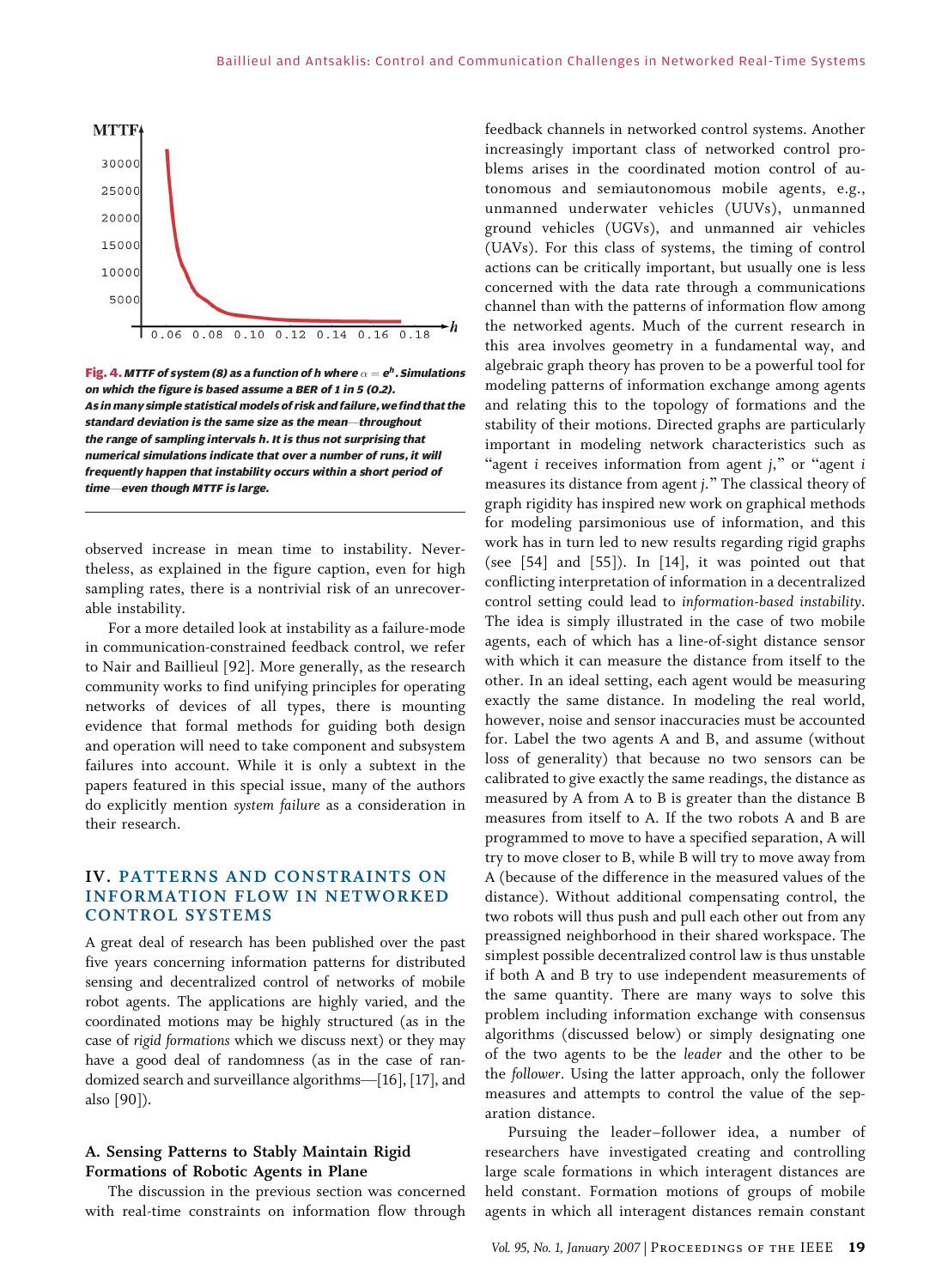are called rigid. A number of researchers have investigated decentralized control of rigid formations using ideas from the theory of graph rigidity. (See [52] and [53] for the basics of this theory; see [14], [19], [40], and [97] for applications to decentralized control of formations of autonomous vehicles.) Research along these lines has also been reported by J. M. Hendrickx, B. D. O. Anderson, and V. D. Blondel and coworkers [54] and [55] who have introduced the term persistence to extend the notion of rigidity to the case of directed graphs and to emphasize that in the directed case, the distance constraints are unidirectional.

Rigid formation motions are of interest because the position of each robot in the formation is known at each instant. To understand the challenges of decentralized control of rigid formations, we introduce a broad class of decentralized control laws for point robot systems. For any two fixed points in the plane, we divide the plane in half by drawing a dividing line of infinite extent containing the two points. Let d be the distance between the two points and let  $d_1$  and  $d_2$  be such that  $d_1 + d_2 > d$ . Then, on each side of the dividing line, there is a unique point which is at a distance  $d_1$  from the first point and distance  $d_2$  from the second. This observation suggests the use of peer-to-peer distance sensing to control mobile agents to move into formations with prescribed interagent distances. Connections between the algebraic graph theory, the theory of graph rigidity, and decentralized control designs are most easily established using holonomic point robot models, as has been done, say, in [19]. These models, in fact, provide reasonable fidelity in describing all mobile robot motions in cases where the length scales of the motions are a few orders of magnitude larger than the size of the robot itself. The control laws which are most natural in this context are called decentralized relative distance control laws, so named because they depend only on prescribed distances  $d_{ij}$ , selected robots labeled i and j, and the corresponding distances  $\rho_{ij}$  as measured by sensors.

In summary form, the issues are the following. Using distributed sensing of line-of-sight distance to selected peers, a group of robotic agents regulate their distances from one another. Typically, each robot will regulate its distance to a limited subset of its peers. (It could, in fact, consist of only one or two other robots.) A formation is said to be stably rigid if after any small perturbation of the relative distances among the robots, the formation will return to its preperturbation configuration by means of each robot re-establishing its prescribed relative distances from assigned peers. We shall call a rigid formation isostatic if the peer-group distance sensing pattern has the property that if any distance measurement between any two robots becomes unavailable, the formation is no longer rigid. The concept is illustrated in Fig. 5. Isostatic formations use relative position sensing in the most parsimonious way possible. The parsimoniousness of a



Fig. 5. Isostatic formation. The network of four vehicles in (a) is rigid, once leader vehicle (A) and first follower (B) are positioned. Vehicle C locates its position a prescribed distance from A and a prescribed distance from B (denoted by the red arrows from C to A and B, respectively). Robot D then positions itself a prescribed distance from B and C. As long as B measures and maintains a prescribed distance from A, and C and D measure and maintain the distances indicated by the arrows, all relative distances between pairs of robots are fixed. If some measurement becomes unavailable, as illustrated in (b), the formation is no longer rigid.

decentralized relative distance control law with an isostatic formation avoids the possibility of informationbased instability described previously; see [14], [15], and [19]. At the same time, it poses questions of robustness with respect to sensor failures. The tradeoffs between guaranteed stability and robustness to sensor failure are essential to understanding operational vulnerabilities of vehicle networks.

Stably rigid formations are characterized in terms of properties of their associated formation graphs. A formation graph G is a pair  $\mathcal{G} = (\mathcal{S}, E)$ , where S is a finite vertex set,  $\{s_1, s_2, \ldots, s_n\}$ , in one-to-one correspondence with *n* points  $(x_i, y_i) \in \mathbb{R}^2$ , and E is a set of directed edges between vertices specifying the pattern of sensing. Specifically, there is a directed edge from  $s_i$  to  $s_j$  if the ith robot agent measures its distance to the jth robot agent. In terms of formation graphs, we have found that formations which are stably rigid under a decentralized relative distance control law have formation graphs which are isostatic and in which all vertices except those corresponding to the leader and first follower have out-valence equal to two. Implicit in this characterization is a constructive procedure for moving robots into formation. Starting with the leader and first follower, we sequentially add new agents to the formation by having each new agent—say  $s_i$ —move to a position located at prescribed distances  $d_{ij}$  and  $d_{ik}$ , respectively, from two agents j and k already in the formation. While not all stably rigid formations can be constructed by this procedure (formations with nontrivial cycles cannot), many of potential practical interest can. A typical formation created by this procedure is depicted in Fig. 6.

Emerging from this observation, there arises a challenging problem of scale-determined complexity in the theory of nonlinear control design. Specifically, we start with the question of how many stably rigid formations can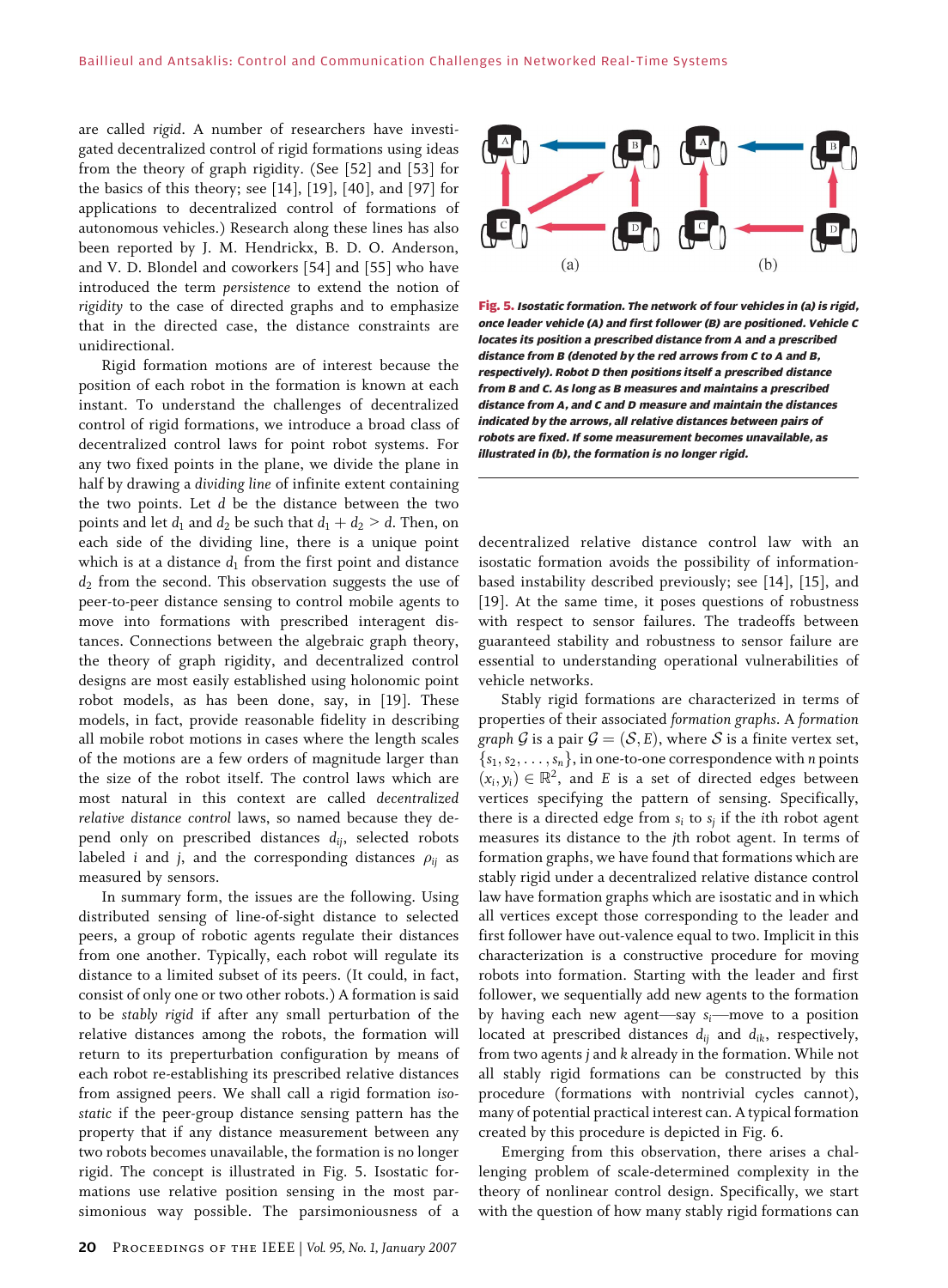

Fig. 6. Important class of isostatic formation frameworks can be constructed from single directed edge by successively adding vertices through vertex extensions as depicted. Highly complex sensitivity of decentralized relative distance control laws to initial conditions.

be found for n-vehicle systems. In terms of simply counting the number of possible different incidence relations associated with the isostatic formations constructed previously, the precise enumeration of cases is an open question. It is known to be exponential in n, however. For each isostatic incidence structure and given set of prescribed relative distances, it has been shown that the number of stably rigid isostatic formations is  $2^{n-2}$  [19]; hence, the overall complexity in  $n$  is doubly exponential.

## B. Consensus Problems for Groups of Autonomous Agents

Consensus problems for networks of autonomous agents have been approached from a variety of directions. A conceptually simple problem may be posed for logical graphs with labeled nodes each of whose values is updated by forming convex combinations of current values with (possibly outdated) values possessed by their neighbors. Early work by Tsitsiklis et al. [115] on consensus through local averaging laid a foundation for more recent applications in decentralized control and emergent behavior in networks of autonomous agents. In [117], Vicsek et al. report on simulations using a discrete-time model of n autonomous agents (i.e., points or particles) all moving in the plane with the same speed but with different headings. The simulations showed that if each agent's heading is updated using a local rule based on the average of its own heading plus the headings of its "neighbors," then all agents will eventually move in the same direction despite the absence of centralized coordination and despite the fact that each agent's set of nearest neighbors changes with time as the system evolves. Using techniques of the type presented earlier in [115], Jababaie et al. gave a theoretical explanation of this emergence of heading consensus. This circle of ideas has also been pursued in [S9] and [98], where the authors treat a wide variety of applications to synchronization of coupled oscillators, flocking, consensus in small-world networks, information fusion in sensor networks, distributed estimation, and load balancing in networks.

# C. Shaping Formation Motions of Groups of Mobile Agents

While rigid formations prescribe a maximally precise relative location of each vehicle, the motion control laws for such formations are highly complex, and this complexity increases as an exponential function of the number of vehicles. Other approaches to controlling the formation shape include the Lie group-based framing of Justh and Krishnaprasad [66]. In this approach, formation vehicles move at constant velocity, tracking a prescribed curve. The intervehicle relative distances are controlled at each instant in a plane which is orthogonal to the tangent vector of the curve. Formations emerge as relative equilibria in the closed-loop system. A slightly different approach which involves organizing vehicle positions around planar curve has been taken by Lynch et al. [79]. In this work, mobile agents arrange themselves along a prescribed curve, and they move in accordance with directions from a set of virtual nodes which specify motions leading the agents to position themselves at equally spaced locations along the curve.

Shaping motions of groups of spacecraft using the mathematical machinery of geometric optimal control has been studied by Hussein and Bloch [58]–[60], where the objective has been to coordinate the control of groups of satellites for cooperative imaging applications. This work makes contact with both current research on optimal control of second-order systems on Riemannian manifolds and optimal coverage problems where the performance criteria are based on the physics of optics.

# D. Coverage Problems for Groups of Autonomous Agents

Rendezvous problems constitute an important class of consensus problems and one major research thrust together with references to work in the field appears in [S9]. Coverage problems in cooperative control of groups autonomous vehicles are in a sense dual to the rendezvous problem. Coverage problems involve distributed control of multivehicle systems with the aim of having them quickly deploy themselves in order to be uniformly distributed in a given spatial area. In [31], the problem of distributed sensing for robotic agents acting as mobile tunable sensors is considered. Gradient descent algorithms are used to solve problems posed in terms of utility functions encoding both optimal coverage and sensing policies. In [61], coverage control of networks of mobile sensors with limited sensor range is treated and proved to provide guaranteed levels of performance even under incomplete connectivity of the network.

Numerous researchers have studied the interplay between connectivity relationships, which are well modeled using algebraic graph theory, and the dynamics of component members of the formation. Certain types of symmetries are naturally modeled using mathematical tools from graph theory and group theory, and in many cases these tools suggest the design of distributed control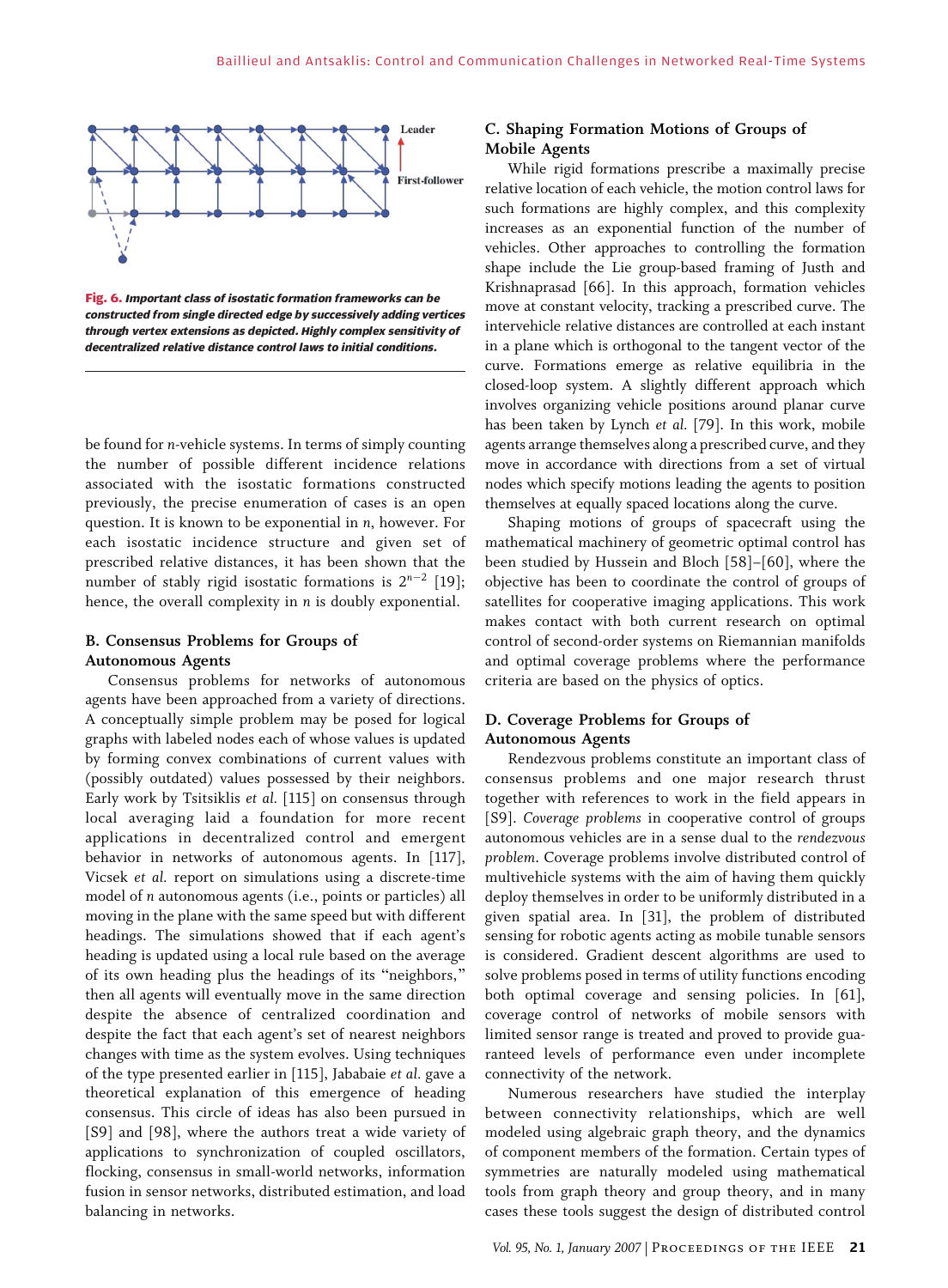laws which preserve the symmetries. Work reported by Marshall and Broucke [80] explores circular connectivity and symmetry-preserving motions, and Recht and D'Andrea explore distributed control algorithms which preserve symmetries associated with nonabelian symmetry groups [101].

# V. TOPICS AND ORGANIZATION OF THE SPECIAL ISSUE

The remarkably high level of current interest in what has become known as network science dictates that we need to be modest in claims regarding the scope of this Special Issue. Hence, we shall only say that the papers which follow report some of the most important work in the broad area of networked control systems. Given the mission of the PROCEEDINGS to explore topics comprehensively, we have chosen to have the Special Issue treat several topics in depth, while using this introductory paper to briefly mention other important work which could not be fit within the space of a single issue of the PROCEEDINGS. Thus, the remainder of the Special Issue is organized as follows. Section V-A contains four papers falling under the general heading of state of the art in current technologies involving networked control systems. The four papers treat safety in industrial networks, cooperative data acquisition by coordinated mobile sensors and large-scale experimental efforts with fleets of underwater vehicles, a large-scale experiment with an irrigation network with wirelessintegrated sensors and actuators, and finally the role of networked systems in contemporary and future military applications. Section V-B contains five papers which we have grouped under the heading of foundations of networked real-time systems. In this section, the topics have been chosen to provide a survey of recent research on feedback control under data-rate constraints, networked control with variable channel capacity and packet drops, optimal control of networked systems with unreliable links, biologically inspired networks of certain classes of devices, and finally consensus problems in various types of multiagent networks. The final two papers of the Special Issue have been grouped in Section V-C under the heading wireless networks—the backbone of networked control systems. These papers treat the design of networks for vehicle tracking and other real-time applications. The final paper, on layering as optimization emphasizes modularized design and operation and at the same time suggests a mathematical approach to decomposing very large scale optimization problems that are intrinsic in networked control systems. The papers in these three sections are summarized as follows.

## A. Current State of Technology of Networked Control Systems

J. R. MOYNE and D. M. TILBURY, "The Emergence of Industrial Control Networks for Control Diagnostics and

22 Proceedings of the IEEE | Vol. 95, No. 1, January 2007

Safety." Networks have become a critical and pervasive component in manufacturing systems, providing connectivity from the I/O shop-floor level all the way up to the enterprise business level. Networks connecting the factory-floor information systems with the front-office systems exchange scheduling and quality data. Networks connecting machines on the plant floor carry real-time control and diagnostic data. Networks are also being used in safety systems, such as emergency stops and lockout gates. The use of networks (as opposed to traditional point-to-point wired systems) has improved reliability, visibility, and diagnosability of the manufacturing systems, in addition to reducing installation and maintenance costs. Unfortunately, network and network device performance, which of course plays a critical role in the operation of these systems, is not well understood and is rarely taken into consideration when designing these networked control systems. This paper describes the emergence of networks for control, diagnostics, and safety, and presents mechanisms for designing and analyzing network control solutions. Network performance characteristics such as delay, delay variability, and determinism are characterized. Future trends in manufacturing control networks are discussed, such as the move to wireless for all categories of data exchange. Networked control systems are a key factor towards realizing the ultimate goal of e-manufacturing.

N. E. Leonard, D. Paley, F. Lekien, R. Sepulchre, and D. M. FRATANTONI, "Collective Motion, Sensor Networks, and Ocean Sampling." This paper reports on an on-going project aimed at developing a mobile sensor network which can be used in a wide variety of adaptive ocean sampling applications. There are many components to this research, and the focus here is the work on optimized data collection using networks of sensor-enabled mobile agents. While the specific application involves ocean sampling and the location and mapping of thermal gradients, the work is also applicable to mobile sensor networks and adaptive sampling problems over a number of domains. A typical domain is the Earth's atmosphere where airplanes, balloons, satellites, and networks of radars can be used to collect data for weather observation and prediction. Other applications include space-based sensing where clusters of satellites can be used with optical sensors and interferometric techniques measure characteristics of planets in distant solar systems. The paper mentions a number of such applications where a key feature of optimal sensing is the use of motion control which is optimized to make the data acquisition as effective as possible.

M. Cantoni, E. Weyer, Y. Li, S. K. Ooi, I. Mareels, and M. RYAN, "Control of Large Scale Irrigation Networks. [ This paper considers a control problem involving sensors and actuators which are necessarily distributed over a large and typically remote area. After introducing the problem of irrigation network management from the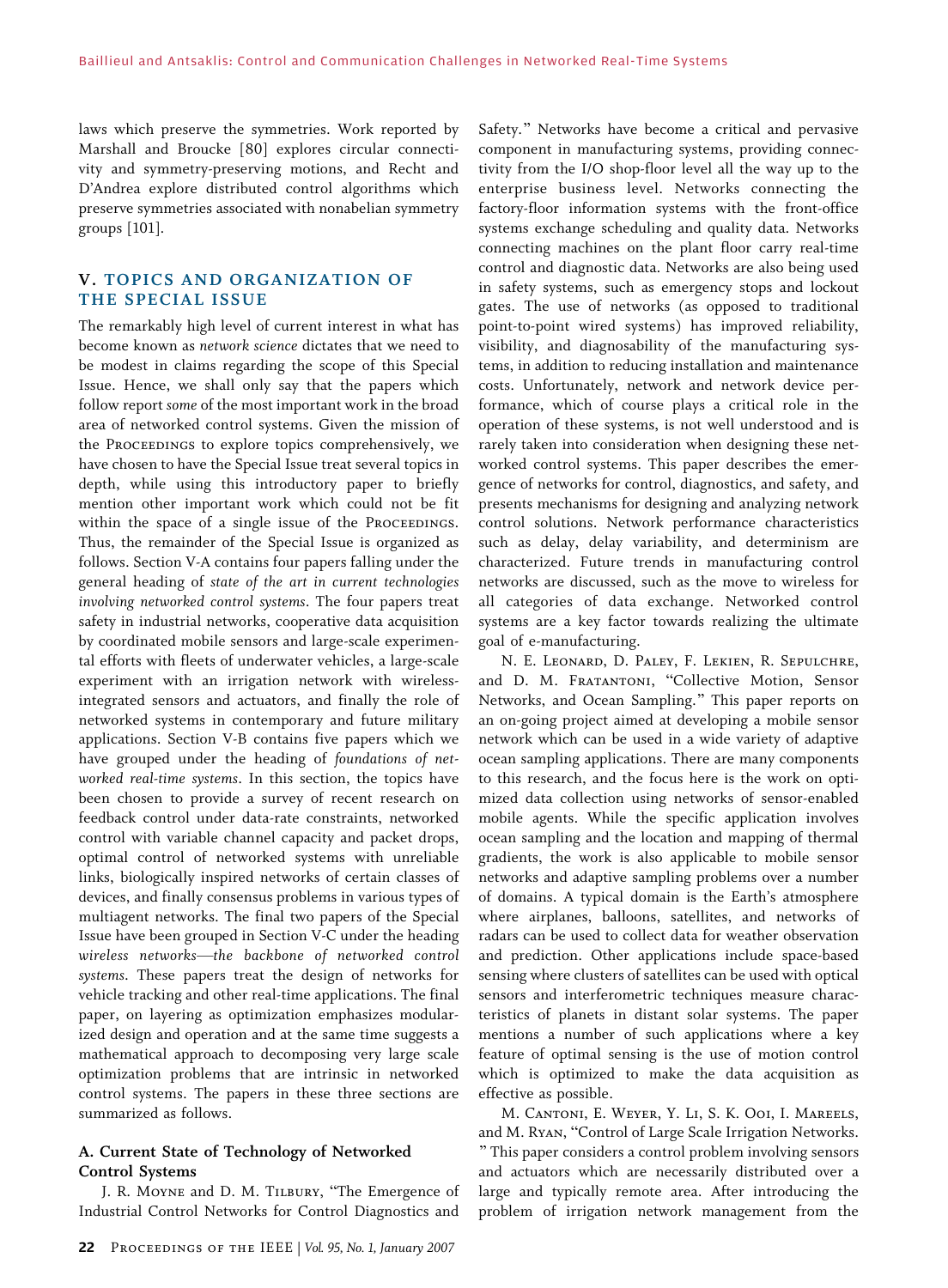perspective of distribution efficiency and quality of service, the authors focus on the problem of regulating the water level along an open water channel fitted with flume gates which host sensors, actuators, and the information processing and radio resources required to participate in a communication network linking the gates and a central station. In light of the large-scale nature of the problem, and the typical noncontrol related information load on the communication network, most of the paper is devoted to the discussion of feedback control schemes that involve only local (i.e., gate-to-gate) information exchange. Analysis identifies a key design tradeoff between local performance objectives and the nature of disturbance propagation through the network. Using classical loopshaping ideas and recent tools for structured controller synthesis, an optimal control approach is proposed for systematically dealing with this tradeoff. The results of preliminary field trials are provided to demonstrate the validity of the modeling and control design framework described.

D. GODBOLE, T. SAMAD, and J. BAY, "The Role of Network-Centric Systems in Military Operations in Urban Terrain." The last paper in Section A brings the networkcentric perspective to a challenging application domain, military operations in urban terrain (MOUT). This paper, by authors from Honeywell and the U.S. Air Force Research Laboratory, focuses on a new class of assets, small unmanned aerial vehicles (UAVs), and on their use for reconnaissance and surveillance missions in cities and towns. These vehicles have limited endurance and payload capability, but when integrated within an information and communication network and an appropriate concept of operations they promise to revolutionize situation awareness for military teams operating in urban environments. The paper discusses recent developments in urban UAVs, potential areas of application in the military domain, recent research results illustrating these diverse applications, and network-oriented scalable system concepts for the near-term operational use of these vehicles for MOUT. The paper also has a motivational aspect in that its discussion of the challenges and opportunities related to obtaining situational awareness in the urban environment suggests directions for future research initiatives in networked sensing and control.

#### B. Foundations of Networked Real-Time Systems

G. N. Nair, F. Fagnani, S. Zampieri, and R. J. Evans, "Feedback Control under Data Rate Constraints: An Overview." The aim of this paper is to give an overview of the main theoretical ideas in the area of data-ratelimited control. In addition to limited bit rates, real communication channels may suffer from a variety of other afflictions, such as channel noise, random delays, erasures, etc., that are discussed elsewhere in this Special Issue. In this paper, the focus is on explaining the limitations imposed by a constrained data rate. After an overview of significant results in the literature, two fundamental questions are explored in detail: 1) When is a linear dynamical system stabilizable over a noiseless digital channel? and 2) What can be said about the achievable control performance in the presence of a finite feedback rate? These questions can be regarded as the control-theoretic analogues of source coding and rate distortion theory. Initially, the case of unbounded encoder–decoder memory is addressed. A universal performance lower bound capturing the effect of data rate and channel delay on performance is derived, and the quasi-separation principle for data-rate-limited stochastic control systems is explained. The effect of finite encoder–decoder memory is then explored, focusing on the fundamental tradeoffs between bit rates, mean entrance times, and contraction rates for noiseless linear systems.

J. P. HESPANHA, P. NAGHSHTABRIZI, and Y. Xu, "A Survey of Recent Results in Networked Control Systems." Several papers in the Special Issue are concerned with data losses that seem unavoidable in current wireless networking technologies. Hespahna et al. present results on estimation and controller synthesis aimed at spatially distributed control systems in which the operational challenges arise from the nature of the wireless communication links between sensors, actuators, and controller. The paper addresses the effects of channel limitations in terms of packet rates, sampling, network delay, and packet dropouts. Several alternative ways of addressing the problems are surveyed, and these are developed with a variety of models of the phenomena in question considered. Connections with delay differential equations and Markov chain models of packet dropouts are made.

L. SCHENATO, B. SINOPOLI, M. FRANCHESCHETTI, K. POOLLA, and S. S. SASTRY, "Foundations of Control and Estimation over Lossy Networks." A number of papers in the Special Issue have given an overview of today's emerging applications related to large-scale networked systems and emphasized how new mathematical tools are needed to analyze and design such systems. These papers describe original formal approaches and new results. Whereas the previous paper surveys current state-of-the-art stability analysis of networked control systems, the present paper proposes a mathematical framework to optimally design networked control systems using the common UDP and TCP protocols over lossy physical layer links. In particular, this paper discusses stability criteria and provides numerical tools to find stabilizing controllers under different communication protocols. The paper also discusses the fundamental limitations of control in the presence of limited information in the form of losses. It also shows how fundamental results in classical control theory, such as the separation principle, do not hold under some specific communication protocols. These results suggest the need for simultaneous cross-layer optimization of controller and communication protocols. This theme will be extensively revisited in the final paper of the Special Issue.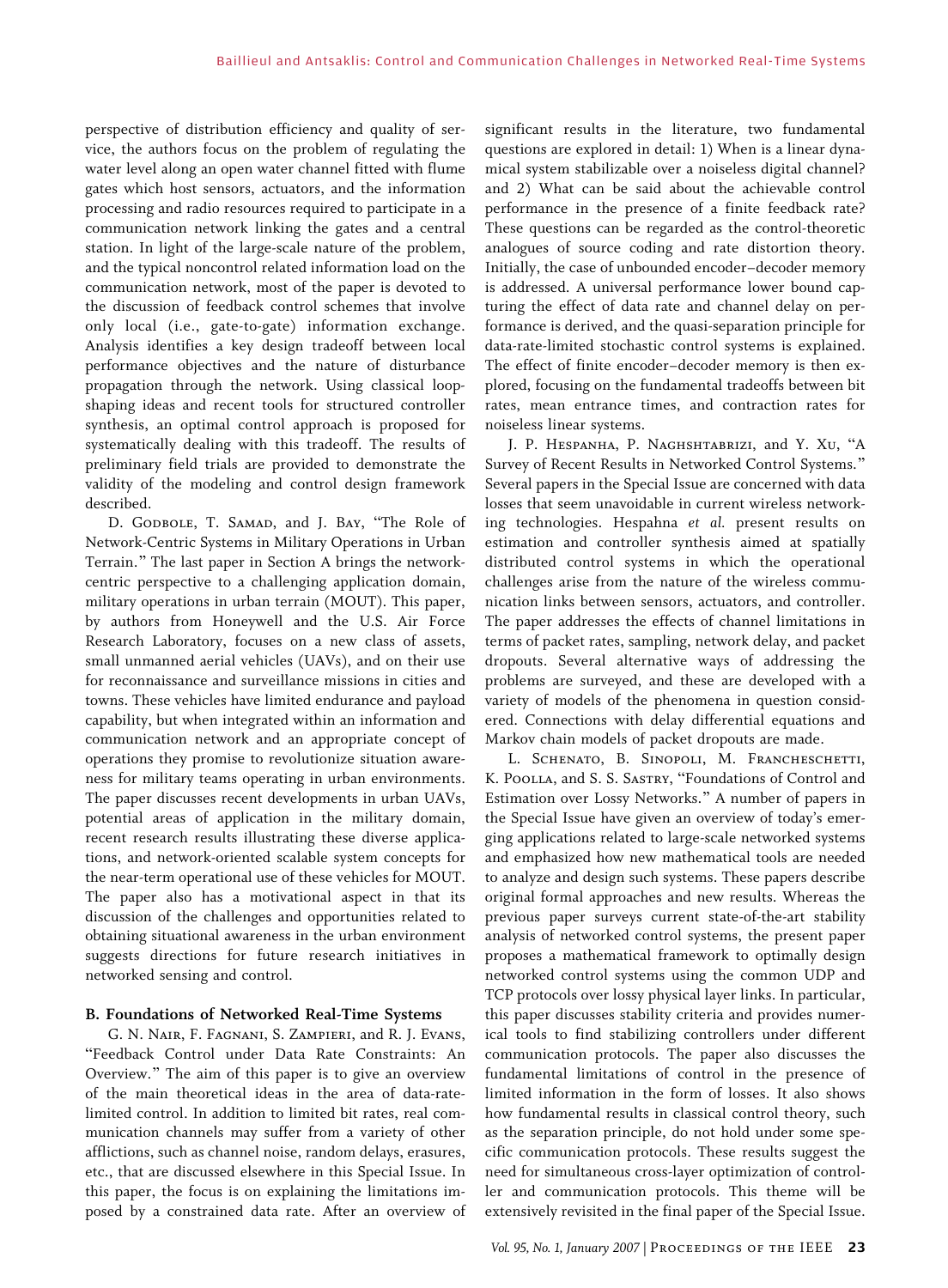B. K. GHOSH, A. POLPITIYA, and W. WANG, "Bioinspired Networks of Visual Sensors, Neurons, and Oscillators." The paper focuses on the role of networks for sensing, encoding, and decoding-with the eventual goal of target localization, control, and actuation. In dealing with a network of mobile sensors, a typical problem is that of calibration. In order to fuse data from various sensors, the calibration problem must be solved first. The paper proposes "optimal sensor placement" as one way to address the calibration problem enabling one to rapidly fuse the associated sensor data. The techniques discussed in the paper address problems very much along the lines of the problems in [S2] wherein the distributed ocean sampling sensor data needs to be fused. Coding of the sensory data with sparse codes and principal components, discussed in this paper, also makes important contact with the ideas discussed in [S7]. If data rate is the bottle neck, it would be useful to consider a coarser representation. The price one pays is in detectability. The paper introduces the use of coupled oscillators as decoders, which again makes contact with the paper [S2]. The role of communication, packet drops, and variable delays are important areas of design that are the subject of future research in the study of networks of mobile visual sensors.

R. Olfati-Saber, A. Fax, and R. M. Murray, "Consensus and Cooperation in Networked Multiagent Systems." Multiagent systems that consist of many interacting units with low-cost embedded sensing, communication, and computational devices appear in broad engineering applications. Consensus problems in networked dynamic systems have defined a unifying theme in performing various cooperative tasks in multiagents systems-including flocking, formation control, rendezvous in space, synchronization of coupled oscillators, and information fusion in sensor networks. The present paper provides an in-depth survey of existing consensus algorithms and convergence and performance analysis for such algorithms in presence of variable network topology due to link failure or packet-loss, directed information flow, communication time-delays, and nontrivial vehicle dynamics. This paper uncovers a synergy among diverse fields of engineering and science such as control theory, complex networks, distributed computing, spectral graph theory, matrix theory, and Markov chains. The paper illustrates the concept of "cooperation" among dynamic systems via a detailed discussion of formation control for networked multivehicle systems. The role of "small-world networks" in dramatically increasing the convergence rate of consensus algorithms is also briefly discussed.

## C. Wireless Networks-Backbone of Networked Control Systems

S. Oh, L. SCHENATO, P. CHEN, and S. S. SASTRY, "Tracking and Coordination of Multiple Agents Using Sensor Networks: System Design, Algorithms and Experiments." Part C of the Special Issue discusses recent

24 Proceedings of the IEEE | Vol. 95, No. 1, January 2007

research on advanced wireless networks aimed at meeting the requirements of networked control systems. In particular, this paper, which begins Part C, illustrates the main challenges in developing a real-time control system for pursuit–evasion games with the aid of a large scale sensor network. These arise from the inconsistency of sensor measurements due to packet loss, communication delay, and false detections, and from the necessity of optimal coordination of a large number of agents. Novel algorithms based on multiple layers of data fusion and on a real-time hierarchical coordination architecture are proposed and successfully demonstrated in a large-scale outdoor wireless sensor-actuator network.

M. Chiang, S. H. Low, A. R. Calderbank, and J. C. Doyle, "Layering As Optimization Decomposition: A Mathematical Theory of Network Architectures." Networked control systems in this special issue depend on the design of the underlying networks, where architectural decisions are particularly important. The "layered" protocol stack is a key manifestation of modularized network design, which has traditionally been constructed based only on heuristics. The final paper of the Special Issue surveys this emerging framework and provides a unifying analytic foundation for layered network architectures. Conceptually, it approaches the issue of distributed network resource allocation with modularized design through optimization theory and decomposition theory. The mathematical methods surveyed in this paper consist of both those discussed in other papers of the special issue (e.g., convergence analysis) and other techniques on distributed algorithms (e.g., combinations of alternative decompositions).

As with many of the other papers of the Special Issue, there is also a discussion of the implications of the surveyed theory to practical communication networks (e.g., enhanced TCP in the Internet or protocols in commercial wireless systems). A first principles approach to network design, the paper illuminates a promising synergy between the control of networks and networked control systems.

## VI. CONCLUDING REMARKS

The goal of the present paper has been to introduce the reader to the field of Networked Control Systems, to provide a description of the papers that follow, to mention some notable research topics that are not covered here, and to describe important research directions. You, the reader, will be the judge of whether we have been successful. Again, it is stressed that not all aspects of current research have been covered, and we apologize to anyone who feels that topics of importance have been left out. This issue was put together over the course of two years, and it has been made possible primarily because of the significant time and effort the authors of its papers have invested. We would like also to recognize the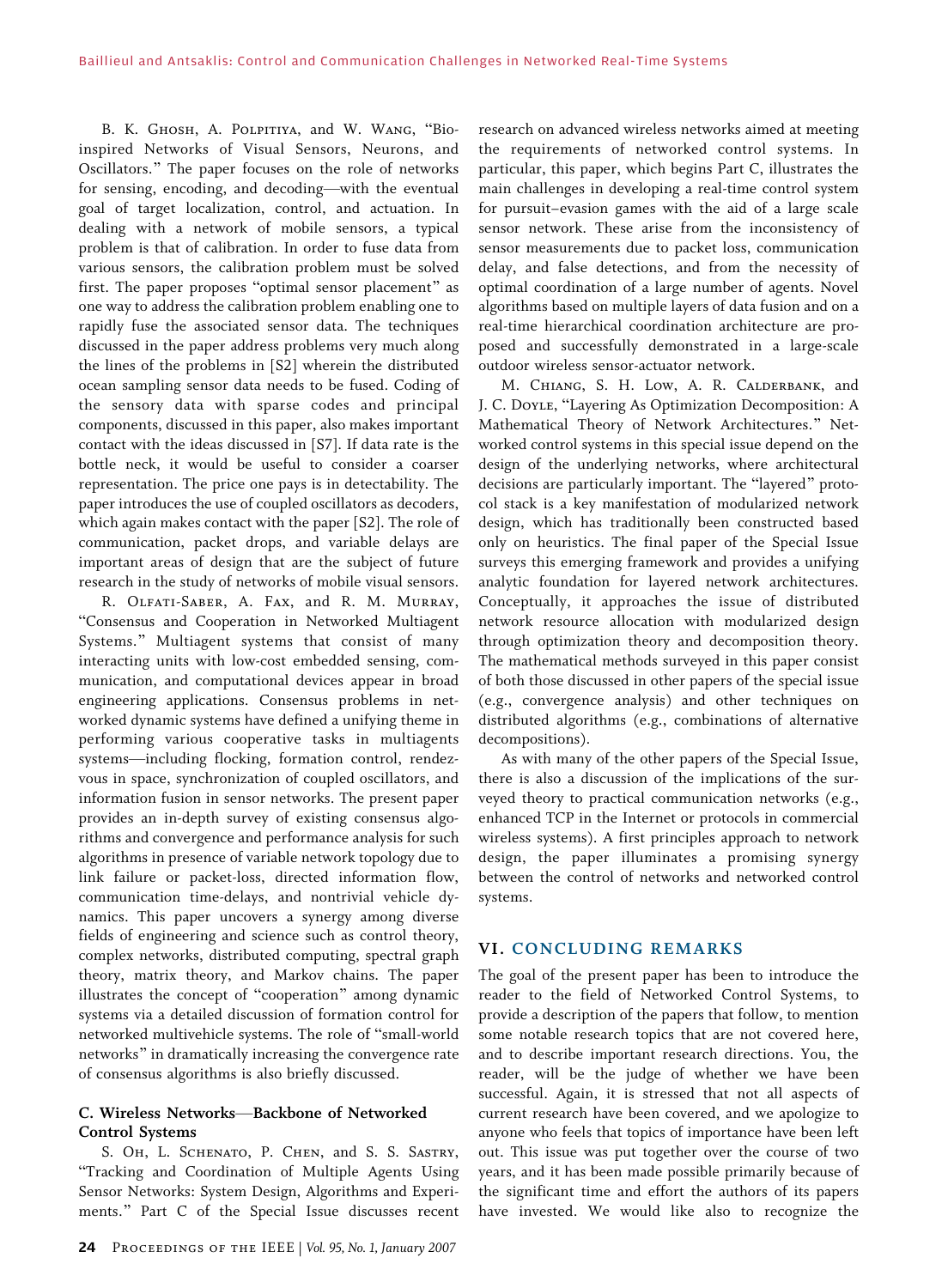contributions of the reviewers who helped the authors refine and focus the ideas in the manuscripts. Without their help the issue would not have been the same. Finally,

we would like to thank the Managing Editor Jim Calder and Publications Editor Margery Meyer for their continuing support.  $\blacksquare$ 

#### REFERENCES PAPERS IN THE SPECIAL ISSUE

- [S1] J. R. Moyne and D. M. Tilbury, "The emergence of industrial control networks for control diagnostics and safety," Proc. IEEE, vol. 95, no. 1, Jan. 2007.
- [S2] N. E. Leonard, D. Paley, F. Lekien, R. Sepulchre, D. M. Fratantoni, and R. E. Davis, "Collective motion, sensor networks, and ocean sampling," Proc. IEEE, vol. 95, no. 1, Jan. 2007.
- [S3] M. Cantoni, E. Weyer, Y. Li, S. K. Ooi, I. Mareels, and M. Ryan, "Control of large-scale irrigation networks," Proc. IEEE, vol. 95, no. 1, Jan. 2007.
- [S4] D. Godbole, T. Samad, and J. Bay, "The role of network-centric systems for military operations in urban terrain: The role of

#### OTHER REFERENCES

- [1] H. Akaike, "A new look at the statistical model identification," IEEE Trans. Automat. Control, vol. AC-19, pp. 716–723, 1974.
- [2] P. J. Antsaklis and M. D. Lemmon, "Special issue on 'hybrid systems' J. Discrete Event Dynamic Systems: Theory Appl., vol. 8, no. 2, Jun. 1998.
- [3] P. J. Antsaklis and A. Nerode, "Special issue on 'hybrid control systems'," IEEE Trans. Automat. Contr., vol. 43, no. 4, pp. 457– 587, Apr. 1998.
- [4] P. J. Antsaklis, "Special issue on 'hybrid systems: Theory and applications\_,[ Proc. IEEE, vol. 88, no. 7, Jul. 2000.
- [5] P. J. Antsaklis and A. N. Michel, Linear Systems. Boston, MA: Birkhaüser, 2006, 2nd Printing.
- [6] P. J. Antsaklis and K. M. Passino, Eds. An Introduction to Intelligent and Autonomous Control. Boston, MA: Kluwer, 1993.
- [7] P. Antsaklis and J. Baillieul, "Special issue<br>on networked control systems," IEEE Trans. Automat. Contr., vol. AC-49, no. 9, Sep. 2004.
- [8] P. J. Antsaklis and P. Tabuada, Proc. Workshop NESC05, Univ. Notre Dame, Oct. 17–18, 2005, ser. Lecture Notes in Control and Information Sciences (LNCIS), vol. 331, Springer, 2006.
- [9] K. J. Åström and B. Wittenmark, Computer Controlled Systems: Theory and Design, 2nd ed. Englewood Cliffs, NJ: Prentice-Hall, 1990, vol. xvi, p. 544.
- [10] J. Baillieul, R. W. Brockett, and R. B. Washburn, "Chaotic motion in nonlinear feedback systems," IEEE Trans. Circuits Syst., vol. CAS-27, pp. 990–997, 1980.
- [11] J. Baillieul, "Feedback designs for controlling device arrays with communication channel bandwidth constraints," in Proc. ARO Workshop Smart Structures, Pennsylvania State Univ., Aug. 16–18, 1999.
- [12] —, "Feedback designs in<br>information-based control," in Proc. Workshop Univ. Kansas, B. Pasik-Duncan, Ed., LNCIS, vol. 280. Berlin, Germany: Springer-Verlag, pp. 35–57, 2002.

UAV's," Proc. IEEE, vol. 95, no. 1, Jan. 2007.

- [S5] G. N. Nair, F. Fagnani, S. Zampieri, and R. J. Evans, "Feedback control under data rate constraints: An overview," Proc. IEEE, vol. 95, no. 1, Jan. 2007.
- [S6] J. P. Hespanha, P. Naghshtabrizi, and Y. Xu, 'A survey of recent results in networked control systems," Proc. IEEE, vol. 95, no. 1, Jan. 2007.
- [S7] L. Schenato, B. Sinopoli, M. Francheschetti, K. Poolla, and S. S. Sastry, "Foundations of control and estimation over lossy networks," Proc. IEEE, vol. 95, no. 1, Jan. 2007.
- [S8] B. K. Ghosh, A. Polpitiya, and W. Wang, "Bio-inspired networks of visual sensors,<br>neurons and oscillators," Proc. IEEE, vol. 95, no. 1, Jan. 2007.
- [13]  $\longrightarrow$ , "Feedback coding for information-based control: Operating near the data-rate limit," in Proc.  $2002$ IEEE Conf. Decision and Control, Las Vegas, NV, Dec. 2002, pp. 3229–3236.
- [14] J. Baillieul and A. Suri, "Information patterns and hedging brockett's theorem in controlling vehicle formations," in Proc. IEEE Conf. Decision and Control, Maui, HI, Dec. 9–12, 2003, vol. TuMO2-6, pp. 556–563.
- [15] J. Baillieul, "The geometry of sensor information utilization in nonlinear feedback control of vehicle formations," in Proc. Cooperative Control: Post-Workshop Vol. 2003 Block Island Workshop on Cooperative Control, Jun. 10–11, 2003, V. Kumar, N. E. Leonard, and A. S. Morse, Eds., ser. Lecture Notes in Control and Information Sciences, vol. 309. New York, Springer-Verlag, 3-540-22861-6, 2004.
- [16] J. Baillieul and J. Grace, "Stochastic strategies for autonomous robotic surveillance," presented at the Forty-Fourth IEEE Conf. Decision and Control/Eur. Control Conf., Seville, Spain, Dec. 13, 2005, Paper TuA03.5, pp. 2200–2205.
- [17]  $\longrightarrow$ , "The fastest random search of a class of building interiors," in Proc. MTNS 2006, Kyoto, Japan, Jul. 24–28, 2006, pp. 2222–2226.
- [18] J. Baillieul, "Regular source coding for<br>feedback communication channels," in Proc. feedback communication channels,' 44th Alerton Conf. Communications, Control, and Computing, 2006.
- [19]  $\longrightarrow$ , "Remarks on a simple control law for point robot formations with exponential complexity," in Proc. 45th IEEE Conf. Decision and Control, San Diego, CA, Dec. 13–15, 2006.
- [20] S. Bennett, A History of Control Engineering 1800-1930. London, U.K.: IEE Press, Peter Peregrinus, 1979.
- [21]  $\longrightarrow$ , A History of Control Engineering 1930-1955. London, U.K.: IEE Press, Peter Peregrinus, 1993.
- [S9] R. Olfati-Saber, A. Fax, and R. M. Murray, "Consensus and cooperation in networked multi-agent systems," Proc. IEEE, vol. 95, no. 1, Jan. 2007.
- [S10] S. Oh, L. Schenato, P. Chen, and S. S. Sastry, "Tracking and coordination of multiple agents using sensor networks: System design, algorithms and<br>experiments," Proc. IEEE, vol. 95, no. 1, Jan. 2007.
- [S11] M. Chiang, S. H. Low, A. R. Calderbank, and J. C. Doyle, "Layering as optimization decomposition: A mathematical theory of network architectures," Proc. IEEE, vol. 95, no. 1, Jan. 2007.
- [22]  $\frac{1}{\sqrt{2}}$ , "A brief history of automatic control," IEEE Control Syst. Mag., vol. 16, no. 3, pp. 17–25, 1996.
- [23] D. Bernstein and L. Bushnell, "History of control," IEEE Control Syst. Mag., D. Bernstein and L. Bushnell, Eds. vol. 22, no. 2, Apr. 2002, Special Section.
- [24] D. P. Bertsekas and I. B. Rhodes, "Recursive state estimation for a set-membership description of uncertainty," IEEE Trans. Automat. Contr., vol. AC-16, pp. 117–128, 1971.
- [25] H. S. Black, "Inventing the negative feedback amplifier," IEEE Spectrum, vol. 14, no. 12, pp. 55–61, 1977.
- [26] V. D. Blondel, J. M. Hendrickx, A. Olshevsky, and J. Tsitsiklis, "Convergence in multiagent coordination, consensus," in Proc. 44th IEEE Conf. Decision and Control and ECC05, Seville, Spain, 2005, pp. 2996–3000.
- [27] H. W. Bode, "Feedback the history of an idea," in Selected Papers on Mathematical Trends in Control Theory, R. Bellman and R. Kalaba, Eds. New York: Dover, 1960.
- [28] V. Borkar and S. K. Mitter, "LQG control with communication constraints," in Communications, Computation, Control and Signal Processing: A Tribute to Thomas Kailath. Norwell, MA: Kluwer, 1997.
- [29] R. W. Brockett and D. Liberzon, "Quantized feedback stabilization of linear systems," IEEE Trans. Automat. Contr., vol. 45, no. 7, pp. 1279–1289, Jul. 2000.
- [30] R. E. Curry, Estimation and Control With Quantized Measurements. Cambridge, MA: MIT Press, 1970.
- [31] J. Cortes, S. Martinez, T. Karatas, and F. Bullo, "Coverage control for mobile sensing networks," IEEE Trans. Robot. Automat., vol. 20, no. 2, pp. 243–255, Apr. 2004, Digital Object Identifier 10.1109/ TRA.2004.824698.
- [32] D. F. Delchamps, "The 'stabilization' of linear systems with quantized feedback," in Proc. 27th IEEE Conf. Decision and Control, Dec. 7–9, 1988, pp. 405–410, Digital Object Identifier 10.1109/CDC.1988.194341.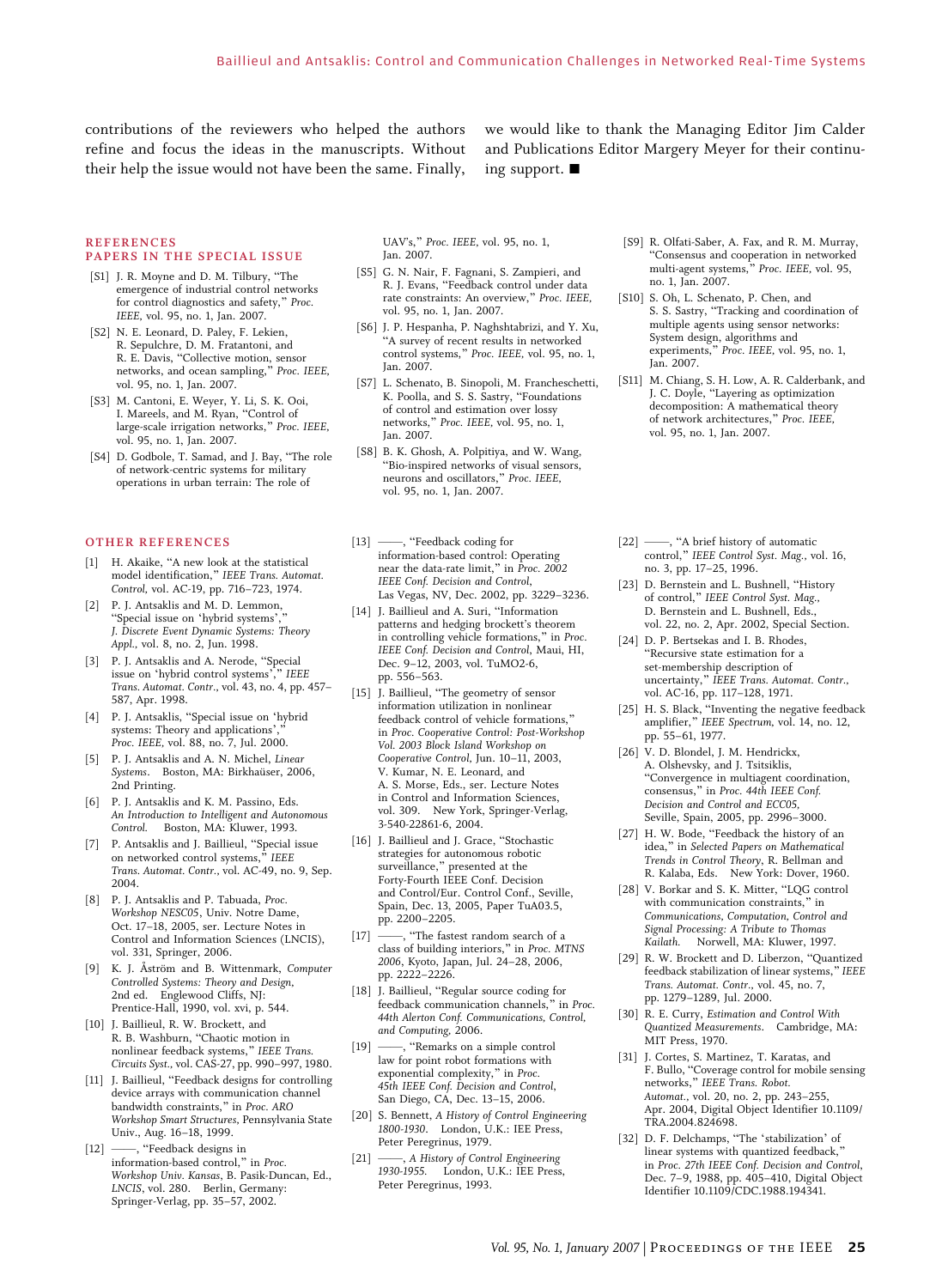- [33]  $\longrightarrow$ , "Controlling the flow of information in feedback systems with measurement<br>quantization," in Proc. 28th IEEE Conf. Decision Control, Dec. 13–15, 1989, pp. 2355–2360, Digital Object Identifier 10.1109/CDC.1989.70595.
- [34]  $\longrightarrow$ , "Some chaotic consequences of quantization in digital filters and digital control systems," in Proc. IEEE Int. Symp. Circuits Syst., May 8–11, 1989, pp. 602–605, Digital Object Identifier pp. 002-003, 2-3---<br>10.1109/ISCAS.1989.10042.
- $[35]$   $\longrightarrow$ , "Extracting state information from a quantized output record," *Syst. Contr. Lett.,*<br>vol. 13, pp. 365–372, 1989.
- [36]  $\longrightarrow$ , "Stabilizing a linear system with quantized state feedback," IEEE Trans. Automat. Contr., vol. 35, pp. 916–924, 1990.
- [37] N. G. Dokuchaev and A. V. Savkin, "Recursive state estimation via limited communication channels," in Proc. 38th IEEE Conf. Decision Control, Phoenix, AZ, Dec. 7– 10, 1999, pp. 4929–4932.
- [38] N. Elia and S. K. Mitter, "Stabilization of linear systems with limited information,' IEEE Trans. Automat. Contr., vol. 46, no. 9, pp. 1384–1400, Sep. 2001.
- [39] N. Elia, "When Bode meets Shannon: Control-oriented feedback communication schemes," IEEE Trans. Automat. Contr., vol. 49, no. 9, pp. 1477–1488, 2004.
- [40] T. Eren, P. N. Belhumeur, and A. S. Morse, "Closing ranks in vehicle formations based on<br>rigidity," in Proc. 41st IEEE Conf. Decision rigidity,[ in Proc. 41st IEEE Conf. Decision Control, Las Vegas, NV, Dec. 2002, pp. 2959– 2964.
- [41] T. Estrada, H. Lin, and P. J. Antsaklis, "Model-based control with intermittent feedback," in Proc. 14th Mediterranean Conf. Control and Automation (MED'06): Universita Politecnica delle Marche, Ancona, Italy, Jun. 28–30, 2006.
- [42] F. Fagnani, B. Scanavino, S. Zampieri, and R. Garello, "Some results on combined parallel concatenated schemes with trellis-coded modulation,[ in IEEE Int. Symp. Information Theory–Proc., vol. 444, 2002.
- [43] F. Fagnani and S. Zampieri, "Stabilizing quantized feedback with minimal  $\widehat{\text{information flow:}}$  <br> The scalar case," in Proc. 5th Int. Symp. Mathematical Theory of Networks and Systems, Univ. Notre Dame, Aug. 12–16, 2002.
- [44]  $\longrightarrow$ , "Quantized stabilization of linear systems: Complexity versus performance," IEEE Trans. Automat. Contr. Special Issue Networked Control Systems, vol. 49, no. 9, pp. 1534–1548, Sep. 2004.
- [45] L. Fang and P. J. Antsaklis, "Information consensus of asynchronous discrete time multi-agent systems," in Proc. ACC, Portland, OR, 2005, pp. 1883–1888.
- [46] L. Fang, P. J. Antsaklis, and A. Tzimas, "Asynchronous consensus protocols: Preliminary results, simulations and open<br>questions," in *Proc. 44th IEEE CDC and* ECC'05, Seville, Spain, 2005.
- [47] I. Flügge-Lotz and C. F. Taylor, "Synthesis of a nonlinear control system," IRE Trans. Automat. Contr., vol. 1, pp. 3–9, 1956.
- [48] G. F. Franklin, J. D. Powell, and M. L. Workman, Digital Control of Dynamic Systems, 3rd ed. Englewood Cliffs, NJ: Prentice-Hall, 1997, vol. 850.
- [49] G. F. Franklin, J. D. Powell, and A. Emami-Naeini, Feedback Control

of Dynamic Systems, 5th ed. New York: Pearson Prentice-Hall, 2006.

- [50] H. Gharavi and S. P. Kumar, "Special issue on sensor networks and applications,' Proc. IEEE, H. Gharavi and S. P. Kumar, Eds., vol. 91, no. 8, Aug. 2003.
- [51] G. C. Goodwin, S. F. Graebe, and M. E. Salgado, Control System Design. Englewood Cliffs, NJ: Prentice–Hall, 2001.
- [52] J. Graver, B. Servatius, and H. Servatius, Combinatorial Rigidity, Graduate Studies in Mathematics, vol. 2. Providence, RI: Amer. Math. Soc., 1993.
- [53] J. Graver, Counting on Frameworks: Mathematics to Aid the Design of Rigid Structures, Dolciani Math. Expo. 25 Washington, DC: Math. Assoc. Amer., 2001, p. 192.
- [54] J. M. Hendrickx, B. D. O. Anderson, and V. D. Blondel, "Rigidity and persistence<br>of directed graphs," in Proc. 44th IEEE<br>Conf. Decision and Control, Seville, Spain, Dec. 12–15, 2005, pp. 2176–2181.
- [55] J. M. Hendrickx, F. Bars, C. Yu, B. D. O. Anderson, and V. D. Blondel, Primitive operations for the construction and reorganization of minimally persistent formations, Cesame Res. Rep. 2006.62, arxiv: cs.MA/0609041, Sep. 2006.
- [56] J. Hespanha, A. Ortega, and L. Vasudevan, "Towards the control of linear systems with minimum bit-rate," in Proc. 5th Int. Symp. Math. Theory of Networks and Systems, Univ. Notre Dame, Aug. 12–16, 2002.
- [57] D. Hristu-Varsakelis and W. S. Levine, Eds., Handbook of Networked and Embedded Control Systems. Boston, MA: Birkhäuser.
- [58] I. I. Hussein and A. M. Bloch, "Dynamic coverage optimal control for interferometric imaging spacecraft formations," in Proc. 43rd IEEE Conf. Decision and Control, Dec. 2004, pp. 1962–1967.
- [59] I. I. Hussein. (2005). "Motion planning for multi-spacecraft interferometric imaging systems," Ph.D. dissertation, Univ. Michigan, Ann Arbor. [Online]. Available:http://users.wpi.edu/ihussein/.
- [60] I. I. Hussein and A. M. Bloch, "Dynamic coverage optimal control for multiple spacecraft interferometric imaging, J. Dynamical Control Syst., 2006.
- [61] I. I. Hussein and D. M. Stipanović, "Effective coverage control for mobile sensor networks with guaranteed collision avoidance, IEEE Trans. Contr. Syst. Technol., 2006, To appear.
- [62] C. Huygens, Horologium Oscillatorium. Amsterdam: Oeuvres Complète, Nijhoff, Dec. 1932, vol. 17–18, 1673.
- [63] M. Iordache and P. J. Antsaklis, Supervisory Control of Concurrent Systems A Petri Net Structural Approach. Boston, MA: Birkhaüser, 2006.
- [64] H. Ishii and B. A. Francis, "Stabilizing a linear system by switching control with dwell time," IEEE Trans. Automat. Contr., vol. 47, no. 12, pp. 1962–1973, Dec. 2002.
- [65] A. Jadbabaie, J. Lin, and A. S. Morse, 'Coordination of groups of mobile agents using nearest neighbor rules," IEEE Trans. Automat. Contr., vol. 48, no. 6, pp. 988–1001, Jun. 2003.
- [66] E. Justh and P. S. Krishnaprasad, "Natural frames and interacting particles in three dimensions," presented at the Forty-Fourth IEEE Conf. Decision and Control/Eur. Control Conf., Seville, Spain, Dec. 13, 2005, Paper Tub03.5, pp. 2841–2846.
- [67] J. Liu and N. Elia, "Quantized control with applications to mobile vehicles," in Proc. 41st IEEE Conf. Decision Control, 2002, pp. 2391–2396.
- [68] R. E. Kalman, "Nonlinear aspects of sampled-data control systems," in Proc. Symp. Nonlinear Circuit Analysis, Polytechnic Inst. Brooklyn, 1956, pp. 273–313.
- [69] H. Khalil, Nonlinear Systems, 3rd ed. Englewood Cliffs, NJ: Prentice-Hall, 2001.
- [70] C. M. Krishna and Y.-H. Lee, "Special issue on real-time systems," Proc. IEEE, C. Mani Krishna and Y.-H. Lee, Eds., vol. 91, no. 7, Jul. 2003.
- [71] V. J. Kumar, N. E. Leonard, and A. S. Morse, Eds., Cooperative Control, LNCIS, vol. 309. New York: Springer, 2003.
- [72] F. F. Kuo, Network Analysis and Synthesis. New York: Wiley, 1996.
- [73] K. Li and J. Baillieul, "Robust quantization for digital finite communication bandwidth (DFCB) control," IEEE Trans. Automat. Contr. Special Issue on Networked Control Systems, vol. 49, no. 9, pp. 1573–1584, Sep. 2004.
- [74] K. Li, "Robust, and efficient designs for information based control—Operating near the data-rate limit," Ph.D. dissertation, Boston Univ. Dept. Aerospace and Mechanical Eng., Boston, MA, May 2005.
- [75] K. Li and J. Baillieul, "Robust and efficient quantization and coding for control of multidimensional linear systems under data rate constraints," Int. J. Robust and Nonlinear Control, 2006, To appear.
- [76] D. Liberzon, "On stabilization of linear systems with limited information," IEEE Trans. Automat. Contr., vol. 48, no. 2, pp. 304– 307, Feb. 2003.
- [77] X. Li and W. S. Wong, "State estimation with communication constraints, Syst. Contr. Lett., vol. 28, pp. 49–54.
- [78] X. Liu and W. S. Wong, "Controllability of linear feedback control systems with communication constraints," in Proc. 36th IEEE Conf. Decision and Control, San Diego, CA, Dec. 10–12, 1997, pp. 60–65.
- [79] N. Lynch, S. Mitra, and T. Nolte, "Motion coordination using virtual nodes," presented at the Forty-Fourth IEEE Conf. Decision and Control/Eur. Control Conf., Seville, Spain, Dec. 13, 2005, Paper Tub03.2, pp. 2823–2848.
- [80] J. A. Marshall and M. E. Broucke, "On invariance of cyclic group symmetries in multiagent formations," in Proc. 44th IEEE Conf. Decision and Control and ECC05, Seville, Spain, 2005, pp. 746–751.
- [81] N. Martins, M. Dahleh, and J. C. Doyle, Fundamental Limitations of Disturbance Attenuation in the Presence of Side Information, 2005, Univ. Maryland Preprint.
- [82] J. C. Maxwell, "On governors," Philosophical<br>Mag., vol. 35, pp. 385–398, 1868.
- $[83]$   $\longrightarrow$ , "On governors," in Proc. Roy. Soc. London, 1868, vol. 16, pp. 270–283.
- [84] O. Mayr, The Origins of Feedback Control. Cambridge, MA: MIT Press, 1970.
- [85]  $\longrightarrow$ , "The origins of feedback control," Scientific American, vol. 223, no. 4, pp. 110– 118, 1970.
- $[86]$   $\longrightarrow$ , Feedback Mechanisms in the Historical Collections of the National Museum of<br>History and Technology. Washington, DC: History and Technology. Smithsonian Inst. Press, 1971.
- [87] A. I. Mees, "Chaos in feedback systems," in In the Book Chaos, A. V. Holden, Ed.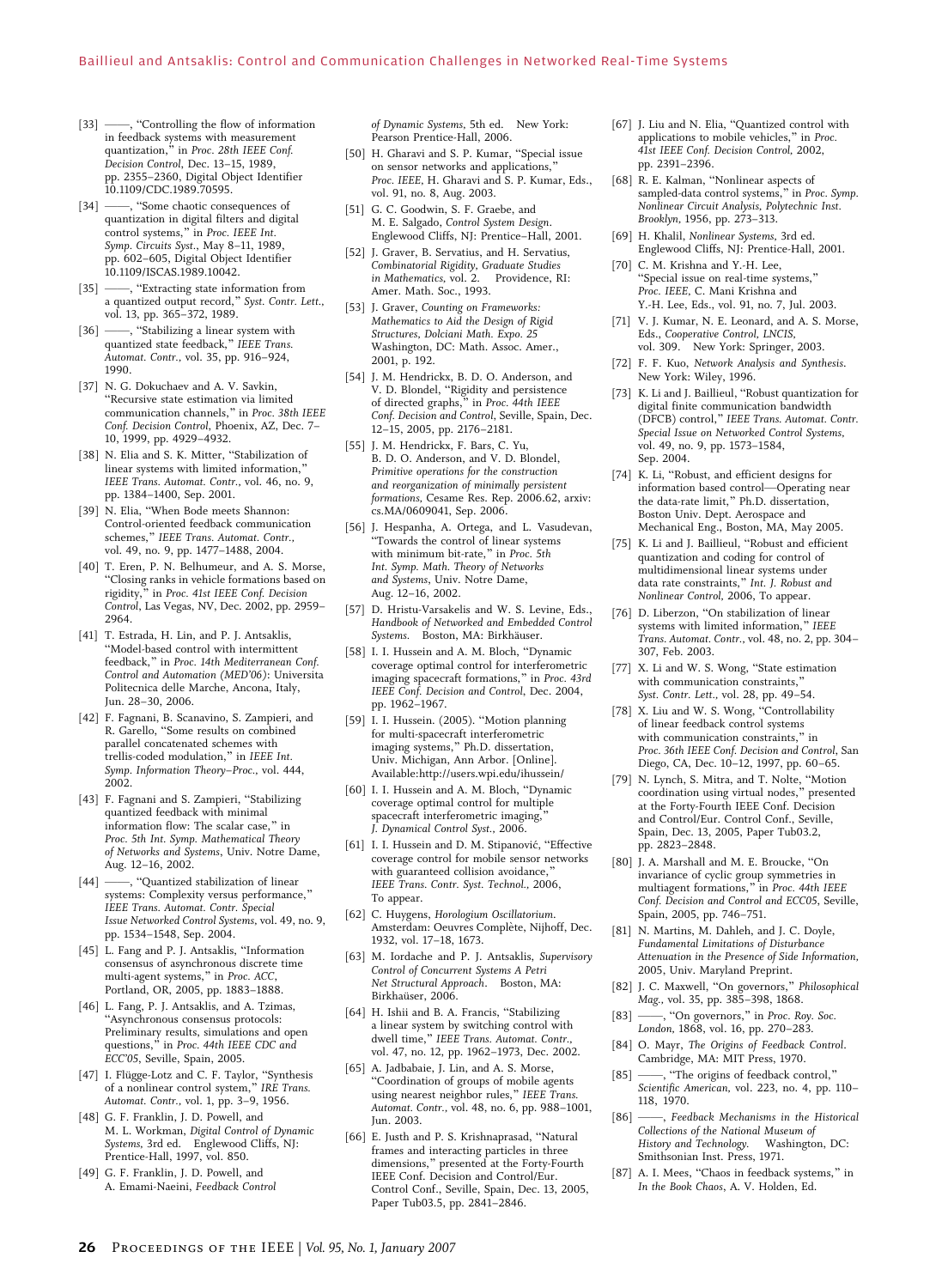Princeton, NJ: Princeton Univ. Press, 1986, 324 pages.

- [88] L. A. Montestruque and P. J. Antsaklis, "On the model-based control of networked systems," Automatica, vol. 39, pp. 1837–1843, 2003.
- [89]  $\longrightarrow$ , "Stability of model-based networked control systems with time-varying transmission times," IEEE Trans. Automat. Contr., Special Issue on Networked Control Systems, vol. 49, no. 9, pp. 1562–1572, Sep. 2004.
- [90] B. J. Moore and K. M. Passino, "Distributed balancing of AAVs for uniform surveillance coverage,[ presented at the Forty-Fourth IEEE Conf. Decision and Control/Eur. Control Conf., Seville, Spain, Dec. 15, 2005, Paper ThB03.2, pp. 7060-7005.
- [91] P. Moroney, Issues in the Implementation of Digital Compensators. Cambridge, MA: MIT Press, 1983.
- [92] G. N. Nair and J. Baillieul, "Time to failure of quantized control via a binary symmetric channel," in Proc. 45th IEEE Conf. Decision and Control, San Diego, CA, Dec. 2006.
- [93] G. N. Nair and R. J. Evans, "Stabilization with data-rate-limited feedback: Tightest attainable bounds," Syst. Contr. Lett., vol. 41, no. 1, pp. 49–56, Jan. 2000.
- [94]  $\longrightarrow$ , "Exponential stability of finite-dimensional linear systems with limited data rates," Automatica, vol. 39, pp. 585–593, 2002.
- [95] -, "Stabilizability of stochastic linear systems with finite feedback data rates, SIAM J. Control Optimization, vol. 43, no. 2, pp. 413–436, 2004.
- [96] H. Nyquist, "Regeneration theory," Bell Syst. Technical J., vol. 11, pp. 126–147, 1932.
- [97] R. Olfati-Saber and R. M. Murray, "Graph rigidity and distributed formation stabilization of multivehicle systems," in Proc. 41st IEEE Conf. Decision and Control, Las Vegas, NV, Dec. 2002, pp. 2965–2971.
- [98]  $\longrightarrow$ , "Consensus problems in networks of agents with switching topologiy and time delays," IEEE Trans. Automat. Contr. Special Issue Networked Control Systems, vol. 49, no. 9, pp. 1520–1533, Sep. 2004.
- [99] R. Raji, "Smart networks for control," IEEE Spectrum, pp. 49–55, Jun. 1994.
- [100]B. Recht and R. D' Andrea, "Distributed control of systems overdiscrete groups," IEEE Trans. Automat. Contr., vol. 49, no. 9, pp. 1446–1452, Sep. 2004.
- [101] K. Rudie, "The current state of decentralized discrete event control systems," in Proc.

10th Mediterranean Conf. Control and Automation, 2002.

- [102]N. R. Sandell, P. Varaiya, M. Athans, and M. G. Safonov, "Survey of decentralized control methods for large scale systems,[ IEEE Trans. Automat. Contr., vol. AC-23, no. 2, pp. 108–128, Feb. 1978.
- [103]S. S. Sastry, Nonlinear Systems: Analysis, Stability, and Control. New York: Springer, 1999, vol. 10, Interdisciplinary applied mathematics, 0-387-98513-1, xxv, 667 p.
- [104]S. Sastry, J. Sztipanovits, R. Bajcsy, and<br>H. Gill, "Special Issue on modeling and design of embedded software," Proc. IEEE, S. Sastry, J. Sztipanovits, R. Bajcsy and H. Gill, Eds., vol. 91, no. 1, Jan. 2003.
- [105]-, "Scanning the issue-Special issue on modeling and design of embedded software," Special Issue on Modeling and Design of Embedded Software, Proc. IEEE, vol. 91, no. 1, pp. 3–10, Jan. 2003.
- [106]F. C. Schweppe, "Recursive state estimation: Unknown but bounded errors and system inputs," IEEE Trans. Automat. Contr., vol. AC-13, pp. 22–28, 1968.
- [107]E. D. Sontag, Mathematical Control Theory: Deterministic Finite Dimensional Systems, 2nd ed. New York: Springer-Verlag, 1998, vol. 6, Texts in applied mathematics, 0-387-98489-5, xiii, 396 p.
- [108]A. Suri, J. Baillieul, and D. Rhaghunathan, "Control using feedback over wireless ethernet and bluetooth," in Handbook of<br>Networked and Embedded Control Systems, D. Hristu-Varsakelis and W. S. Levine, Eds. Boston, MA: Birkhäuser, 2005, pp. 677-697.
- [109]S. Tatikonda, A. Sahai, and S. Mitter, 'Control of LQG systems under communication constraints," in Proc. 37th Conf. Decision Control, Tampa, FL, 1998, pp. 1165–1170.
- [110] S. Tatikonda, Ph.D. dissertation, MIT, Cambridge, MA, 2000.
- [111] S. Tatikonda and S. K. Mitter, "Control under communications constraints," in Proc. 38th Alerton Conf. Communications, Control, and Computing, 2000, pp. 182–190.
- [112] "Control under communication" contraints," IEEE Trans. Automat. Contr., vol. 49, no. 7, pp. 1056–1068, Jul. 2004.
- [113] S. Tatikonda, A. Sahai, and S. K. Mitter, "Stochastic linear control over a communication channel," IEEE Trans. Automat. Contr., vol. 49, no. 9, pp. 1549–1561, Sep. 2004.
- [114] J. N. Tsitsiklis and M. Athans, "Convergence and asymptotic agreement in distributed

decision problems," IEEE Trans. Automat. Contr., vol. 29, no. 1, p. 4250, Jan. 1984.

- [115] J. N. Tsitsiklis, D. P. Bertsekas, and M. Athans, "Distributed asynchronous deterministic and stochastic gradient optimization algorithms," IEEE Trans. Automat. Contr., vol. 31, no. 9, pp. 803–812, 1986.
- [116] R. J. Vaccaro, Digital Control: A State-Space Approach, ser. McGraw-Hill. New York: McGraw-Hill, 1995, xvii, 455 p.
- [117] T. Vicsek, A. Czirok, E. B. Jacob, I. Cohen, and O. Schochet, "Novel type of phase transitions in a system of self-driven particles," Phys. Rev. Lett., vol. 75, pp. 1226–1229, 1995.
- [118] G. Walsh and H. Ye, "Scheduling of networked control systems," Contr. Syst. Mag., vol. 21, no. 1, pp. 57–65, Feb. 2001.
- $\left[119\right]$  S. H. Wang and E. J. Davison, "On the stabilization of decentralized control systems," IEEE Trans. Automat. Contr., vol. AC-18, pp. 473–478, 1973.
- [120]W. S. Wong and R. W. Brockett, "State estimation with finite communication bandwidth constraints," in Proc. 34th IEEE Conf. Decision and Control, New Orleans, LA, Dec. 13–15, 1995, pp. 1400–1401.
- [121] -, "Systems with finite communication" bandwidth constraints I: State estimation problems," IEEE Trans. Automat. Contr., vol. 42, pp. 1294–1298, 1997.
- -, "Systems with finite communication bandwidth constraints II: Stabilization with limited information feedback,' IEEE Trans. Automat. Contr., vol. 44, pp. 1049–1053, 1999.
- [123] G. Zames, "Remembrance of things past," IEEE Contr. Syst. Mag., vol. 6, no. 2, pp. 31–32, 1986.
- [124]-, "On the metric complexity of causal linear systems:  $\varepsilon$ -entropy and  $\varepsilon$ -dimension for continuous time,' IEEE Trans. Automat. Contr., vol. AC-24, pp. 222–230, 1979.
- [125]W. Zhang, M. S. Branicky, and S. M. Philips, "Stability of networked control systems, Contr. Systems Mag., vol. 21, no. 1, pp. 84–99, Feb. 2001.
- [126]F. Zhao and L. Guibas, Wireless Sensor Networks: An Information Processing Approach. New York: Elsevier, 2004.